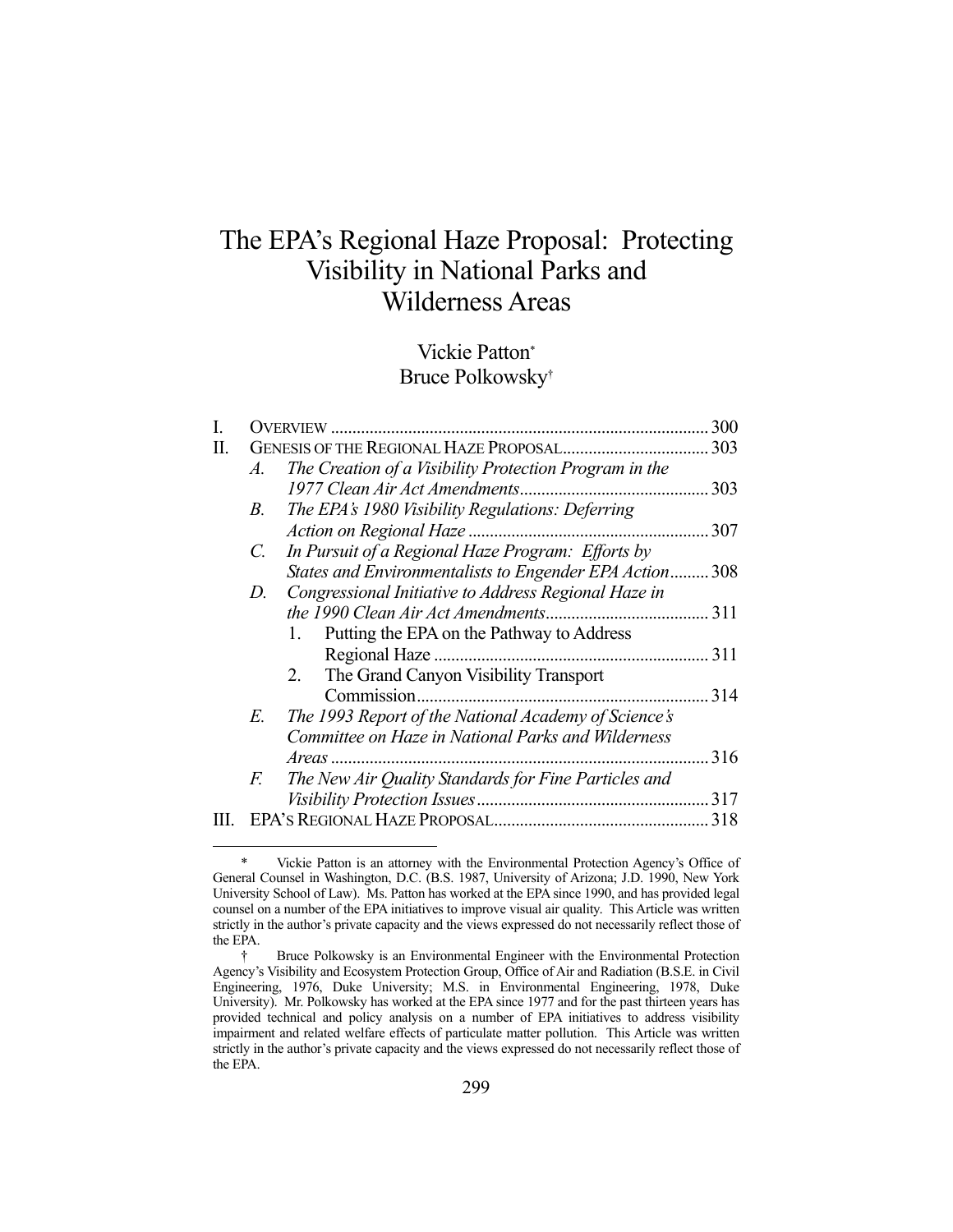| A.          | "Reasonable Progress" Targets: Pursuing the               |     |
|-------------|-----------------------------------------------------------|-----|
|             |                                                           | 320 |
| В.          | Regional Coordination and State Planning: The             |     |
|             | Challenge of Attacking Interstate Air Pollution           |     |
|             | Problems                                                  | 324 |
| $C_{\cdot}$ |                                                           | 325 |
| D.          |                                                           |     |
| E.          | Achieving the "Reasonable Progress" Target:               |     |
|             | <b>Emissions Control Strategies and Coordination with</b> |     |
|             | the New Fine Particulate Air Quality Standards            | 328 |
| F.          |                                                           | 329 |
|             |                                                           | 330 |
|             |                                                           |     |

#### I. OVERVIEW

 Since 1977 the Clean Air Act (CAA or the Act) has included a visibility program specially-designed to protect the scenic vistas in the country's premier national parks and wilderness areas.<sup>1</sup> To date, the EPA's implementation of the program has focused on a modest subset of the visibility impairment that occurs in these unique areas. The EPA's initial implementing regulations, adopted in 1980, took aim at visibility impairment in national parks and wilderness areas that is attributable or relatable to one or a few stationary sources.<sup>2</sup> At the same time, the EPA deferred addressing regional haze caused by an undifferentiated mix of stationary, mobile, and area sources over a broad interstate region,<sup>3</sup> which is the predominant cause of the pollution that obscures scenic vistas. The EPA's July 31, 1997, regional haze proposal, advanced more than a decade and a half after the EPA deferred action on regional haze, proposes a framework for state air quality management plans to combat this challenging and important air pollution problem.4

 The average visual range in most of the western United States is about 100-150 kilometers (approximately 60-100 miles), about one-half to two-thirds of the visual range that could be perceived in the absence of anthropogenic air pollution.<sup>5</sup> The average visual range in the eastern

 <sup>1.</sup> *See* Pub. L. No. 95-95, 91 Stat. 685, 742 (1977).

 <sup>2.</sup> Visibility Protection for Federal Class I Areas, 45 Fed. Reg. 80,084 (1980) (codified at 40 C.F.R. §§ 51.300 - 307).

 <sup>3.</sup> *Id.* at 80,086.

 <sup>4.</sup> Regional Haze Regulations, 62 Fed. Reg. 41,138, 41,139 (1997) (to be codified at 40 C.F.R. pt. 51).

 <sup>5.</sup> COMMITTEE ON HAZE IN NATIONAL PARKS AND WILDERNESS AREAS, NATIONAL RESEARCH COUNCIL, PROTECTING VISIBILITY IN NATIONAL PARKS AND WILDERNESS AREAS, vol. 1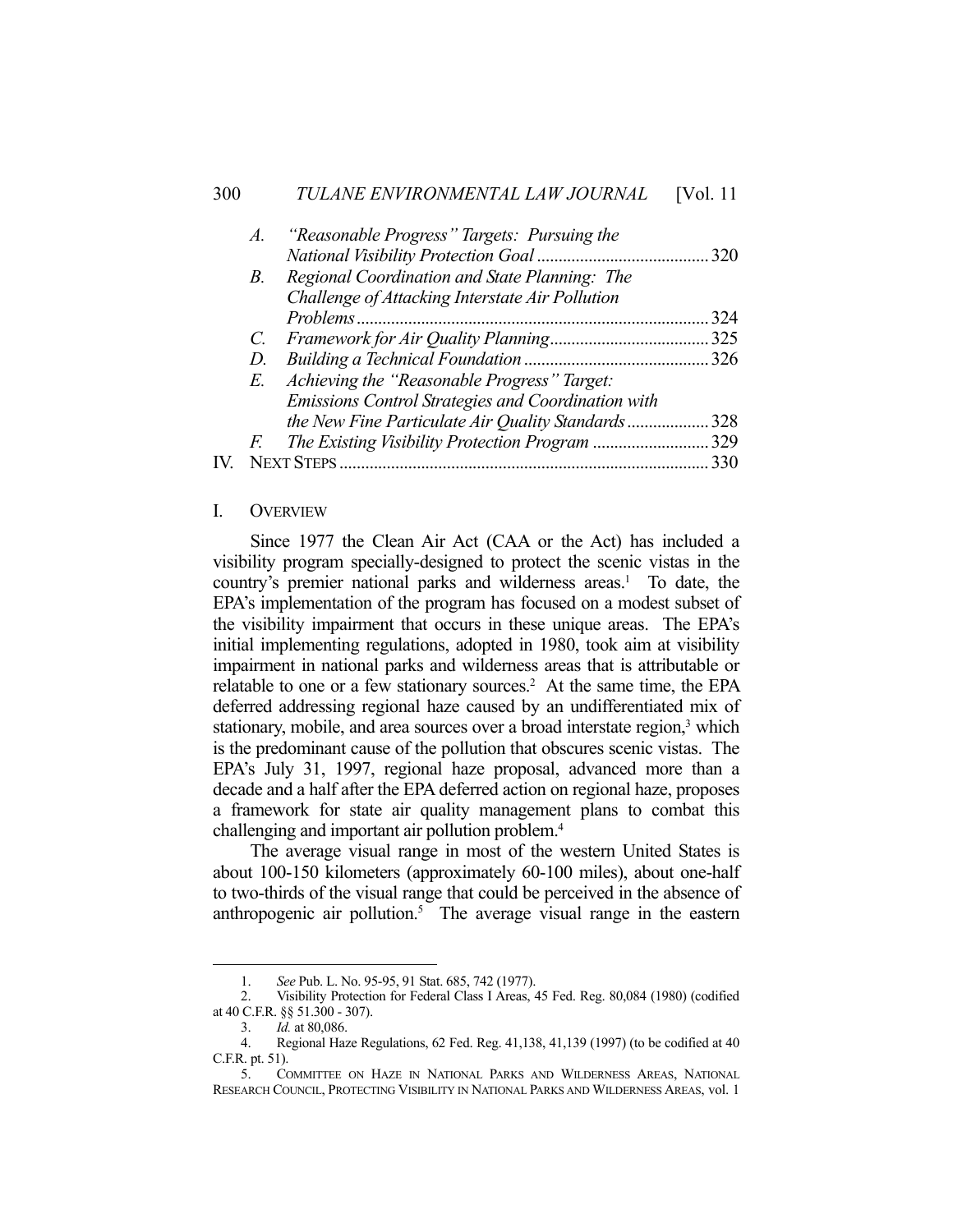United States is less than 30 kilometers (approximately 20 miles), about one-fifth of the visual range that could be perceived absent manmade air pollution.6 Visibility impairment is caused by small particles that scatter and absorb sunlight, diminishing or altogether eliminating the color, clarity, and perception of a scenic vista.7

 Fine particles are emitted directly into the atmosphere and as gaseous precursors that transform into fine particulates.8 The major constituents of fine particles found in rural areas, where most national parks and wilderness areas are located, are sulfates, organic compounds, nitrates, fine soil, and light-absorbing carbon.<sup>9</sup> Sulfates and nitrates, two of the principal visibility pollutants, are formed from gaseous emissions of sulfur dioxide and nitrogen oxides.10 Fine particles, those with aerodynamic diameters of between approximately 1.0 and 1.5 microns, are very efficient at scattering light.<sup>11</sup> Further, these particles are buoyant, can remain in the atmosphere for several days, and can be transported hundreds of kilometers from their origin by prevailing winds.<sup>12</sup> Regional haze is formed when fine particles from a variety of different sources across several states are transported, mixed together and create a uniform, widespread haze.<sup>13</sup>

 The EPA revisited the adoption of a regional haze program in conjunction with its review of the particulate matter national ambient air quality standards (NAAQS), which examined the health and welfare

at 1 (National Academy Press 1993) [hereinafter 1993 NATIONAL ACADEMY OF SCIENCES REPORT].

 <sup>6.</sup> *Id.*

 <sup>7.</sup> *See* EPA, PROTECTING VISIBILITY: AN EPA REPORT TO CONGRESS (EPA 450/5-79-008 Oct. 1979) [hereinafter 1979 EPA REPORT TO CONGRESS]. When there are very few particles in the air the scattering of light results in the blue daytime sky. With increasing concentrations of fine particulates the scattering and absorption of light results in gray or brown sky conditions depending on the angle of the sun and constituents of the particles. *Id.* at 2-24 to 2-27. Many years of visibility monitoring in rural locations confirms that visibility impairment predominantly results from fine particles scattering light. NATIONAL ACIDIC DEPOSITION ASSESSMENT PROGRAM, ACIDIC DEPOSITION: STATE OF SCIENCE AND TECHNOLOGY, vol. III at 24-114 (1990).

 <sup>8.</sup> *See* 1993 NATIONAL ACADEMY OF SCIENCES REPORT, *supra* note 5, at 2.

 <sup>9.</sup> *See* SISLER ET AL., SPATIAL AND SEASONAL PATTERNS AND LONG TERM VARIABILITY OF THE COMPOSITION OF THE HAZE IN THE UNITED STATES: AN ANALYSIS OF THE DATA FROM THE IMPROVE NETWORK 2-4 (Colorado State Univ./Cooperative Institute for Research in the Atmosphere, July 1996).

 <sup>10.</sup> *See* 1979 EPA REPORT TO CONGRESS, *supra* note 7, at 6.

 <sup>11.</sup> *See id.*

 <sup>12.</sup> *See* SISLER, *supra* note 9, at 2-4; *see also* EPA, AIR QUALITY CRITERIA FOR PARTICULATE MATTER, vol. 1 at 3-99 (EPA/600/P-95/001aF April 1996) [hereinafter PM CRITERIA DOCUMENT].

 <sup>13.</sup> *See* 1993 NATIONAL ACADEMY OF SCIENCES REPORT, *supra* note 5, at 2.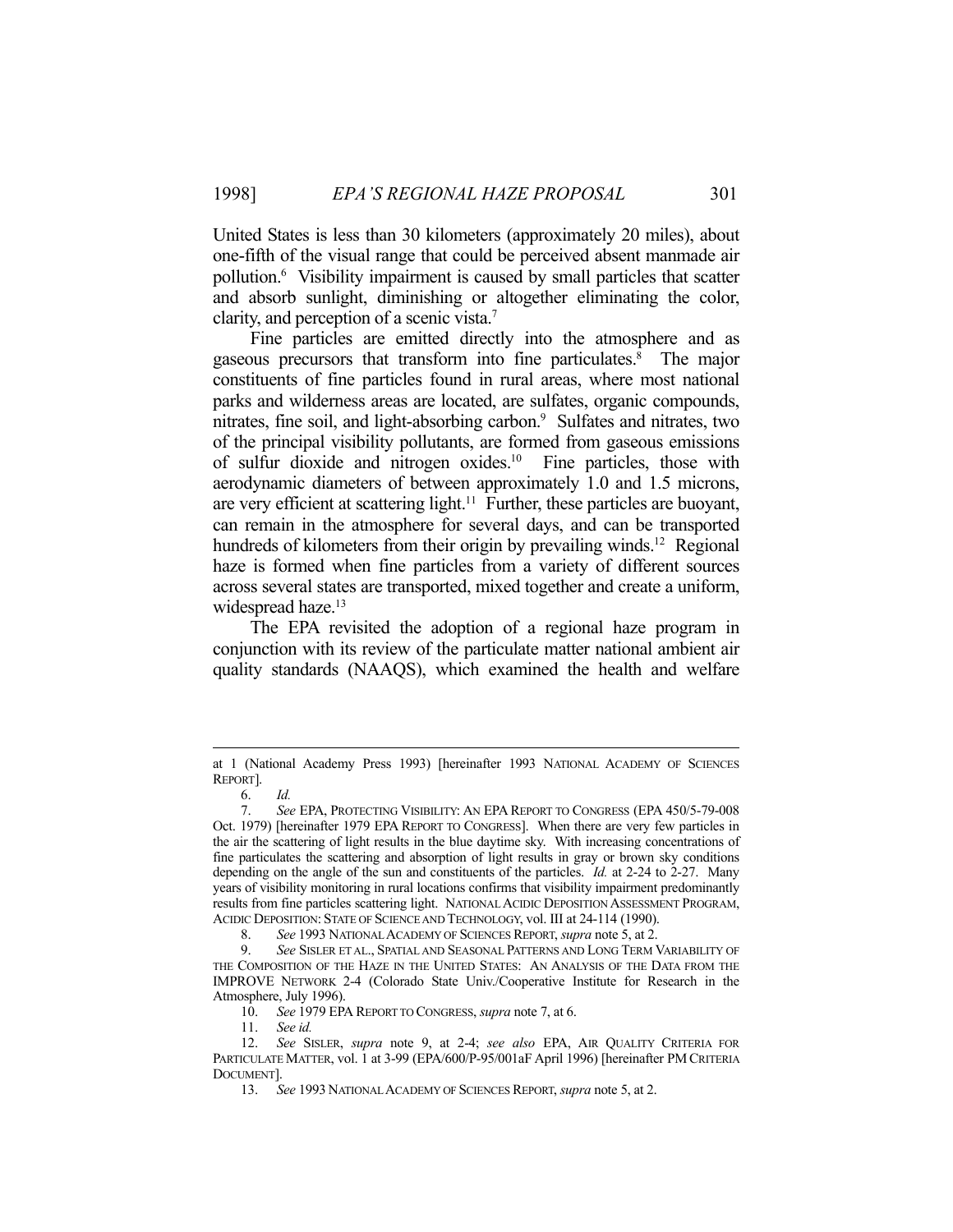effects of fine as well as coarse particles.<sup>14</sup> The EPA ultimately determined that the impacts of fine particles on visibility—a key welfare effect—would be addressed most effectively by augmenting the healthbased fine particle standards with a regional haze program for national parks and wilderness areas under the special visibility protection provisions of the CAA.15 The EPA found that a regional haze program would, importantly, allow for air quality management that accounted for the regional variation in natural background visibility conditions and other significant regional visibility factors.16

 EPA's regional haze proposal was a critical step in implementing the strategy set out in the particulate matter NAAQS rulemaking. The proposal would improve poor visibility and preserve relatively good visibility in 156 of the most treasured national parks and wilderness areas across the country including the Grand Canyon, Yosemite, Yellowstone, Mount Rainier, Shenandoah, the Great Smokies, and Acadia National Parks. These areas were set aside for their intrinsic value, and the enjoyment of present and future generations.<sup>17</sup> Millions of people visit these areas each year,<sup>18</sup> and these visitors highly value clear vistas. Several studies have been conducted to estimate the economic value of visibility protection in these areas.<sup>19</sup> The studies demonstrate that a significant economic value is given to improving and protecting visibility by the people who visit these areas as well as those who have not visited but value knowing that the scenic vistas exist and are protected.<sup>20</sup>

<sup>1</sup>  14. Regional Haze Regulations, 62 Fed. Reg. 41,138 (1997); *see also* National Ambient Air Quality Standards for Particulate Matter, 62 Fed. Reg. 38,652 (1997) (to be codified at 40 C.F.R. pt. 50).

 <sup>15.</sup> National Ambient Air Quality Standards for Particulate Matter, 62 Fed. Reg. at 38,652.

 <sup>16.</sup> *Id.*

 <sup>17.</sup> The National Park Service Act of 1916 provides that the fundamental purpose of the parks is: "to conserve the scenery and the natural and historic objects and the wild life therein and to provide for the enjoyment of the same in such manner and by such means as will leave them unimpaired for the enjoyment of future generations." Act of August 25, 1916, 39 Stat. 535 (1916) (codified at 16 U.S.C. §§ 1-2, 4 (1994)).

 <sup>18.</sup> In fiscal year 1995, there were more than 270 million recreational visits to national park system units. *See* 1997 National Park Service Strategic Plan at 24 (visited Feb. 10, 1998) <http://www.nps.gov/planning/sp/>. While this total includes some national parks not protected under the visibility program, it excludes wilderness areas that are protected under the program.

 <sup>19.</sup> *See* 1979 EPA REPORT TO CONGRESS, *supra* note 7, at 1-7; *see also* EPA, REGULATORY IMPACT ANALYSES FOR THE PARTICULATE MATTER AND OZONE NATIONAL AMBIENT AIR QUALITY STANDARDS AND THE PROPOSED REGIONAL HAZE RULE, at 12-56 (July 16, 1997). The Regulatory Impact Analyses or "RIA" and the documents that formed the basis of the EPA's proposed regional haze rule are available in Docket A-95-38 at the EPA's Air and Radiation Public Docket and Information Center (Mailcode 6102), South Conference Center, Room 4, 401 M Street, S.W., Washington, D.C. 20460 [hereinafter EPA Air Docket A-95-38].

 <sup>20.</sup> *See* 1979 EPA REPORT TO CONGRESS, *supra* note 7, at 1-7; *see also* EPA, Air Docket A-95-38, *supra* note 19, at 12-56.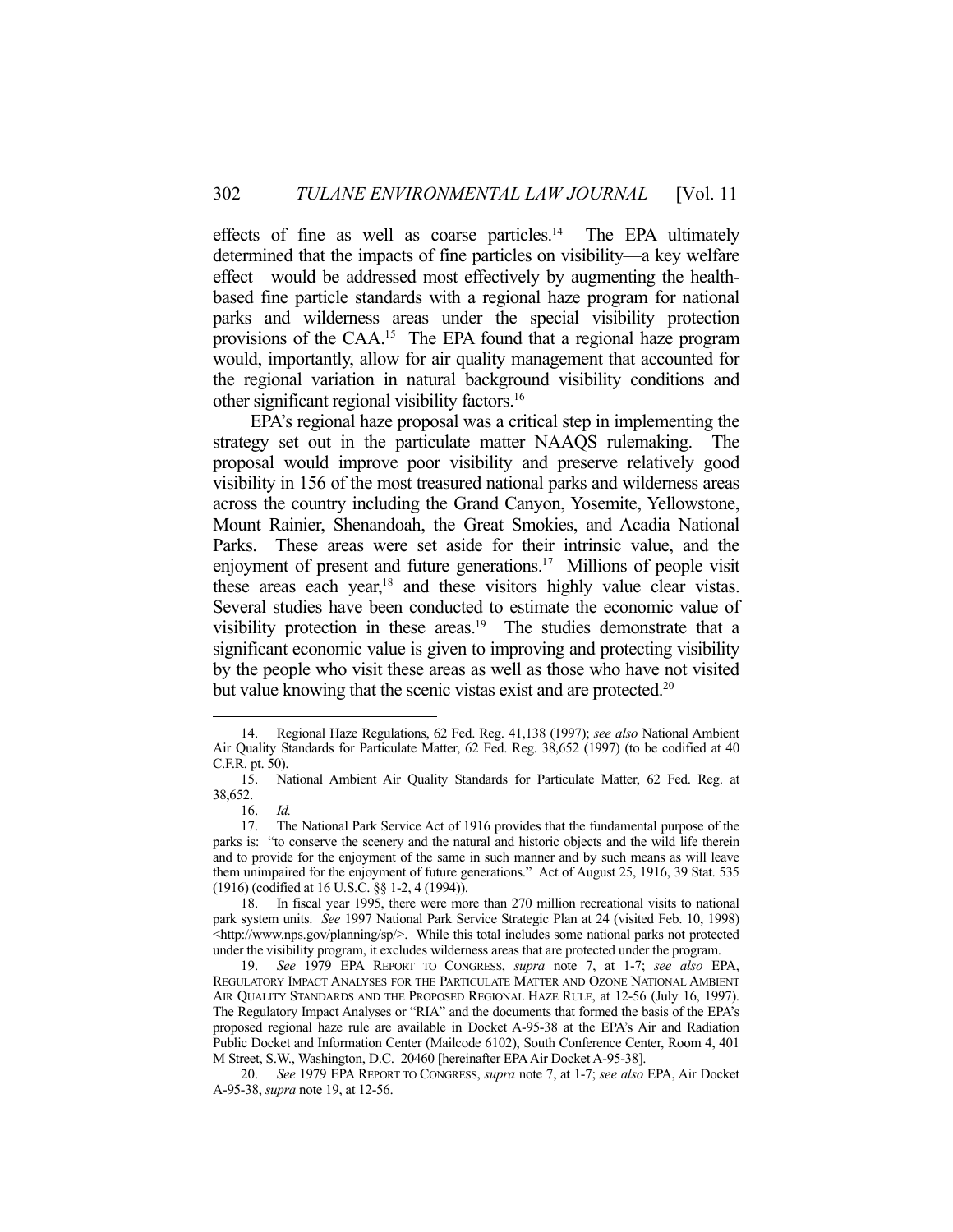This Article examines the EPA's regional haze proposal. Part II reviews the genesis of the proposal including important legislative, technical, and policy developments. Part III explores the key elements of the EPA's proposal. The EPA's regional haze proposal has engendered significant public interest. The EPA received well over 1,000 public comments on its proposal by the close of the comment period on December 5, 1997.<sup>21</sup> The EPA is currently reviewing those comments and deciding what revisions to make in its final regional haze rule. Once promulgated, the final regional haze rule together with the EPA's existing visibility protection regulations would fulfill the long-standing congressional goal for a comprehensive program to improve and protect the visual air quality in specially-designated national parks and wilderness areas.

#### II. GENESIS OF THE REGIONAL HAZE PROPOSAL

#### *A. The Creation of a Visibility Protection Program in the 1977 Clean Air Act Amendments*

 As noted, the 1977 Amendments to the CAA included a program designed to protect scenic vistas in special national parks and wilderness areas.22 Congress adopted the visibility program to protect the "intrinsic beauty and historical and archeological treasures" of certain federal lands, observing that "areas such as the Grand Canyon and Yellowstone Park are areas of breathtaking panorama; millions of tourists each year are attracted to enjoy the scenic vistas."23 To guide the administration of the visibility protection program, Congress declared and codified a national visibility goal: "the prevention of any future, and the remedying of any existing, impairment of visibility in mandatory class I Federal areas which impairment results from manmade air pollution."24

 The national goal delineates several key facets of the visibility protection program. First, the areas protected under the program are mandatory class I federal areas where visibility is an important value.<sup>25</sup> The mandatory class I federal areas are national wilderness areas and

 <sup>21.</sup> *See* EPA Air Docket A-95-38, *supra* note 19; *see also* 62 Fed. Reg. 55,202 (1997) (announcing extension of public comment period to December 5, 1997).

 <sup>22.</sup> *See* Pub. L. No. 95-95, 91 Stat. 685, 742-45 (1977). For a detailed examination of the programs in the 1977 CAA Amendments affecting visibility protection, with a focus on visual air quality in the southwestern United States, see Jerome Ostrov, *Visibility Protection Under the Clean Air Act: Preserving Scenic and Parkland Areas in the Southwest*, 10 ECOLOGY L.Q. 397 (1982).

 <sup>23.</sup> H.R. REP. NO. 294, 95th Cong. 1st Sess., at 203-04 (1977).

 <sup>24.</sup> CAA § 169A(a)(1), 42 U.S.C. § 7491(a)(1) (1994).

 <sup>25.</sup> CAA § 169A(a)(2), (b)(2), 42 U.S.C. § 7491(a)(2), (b)(2).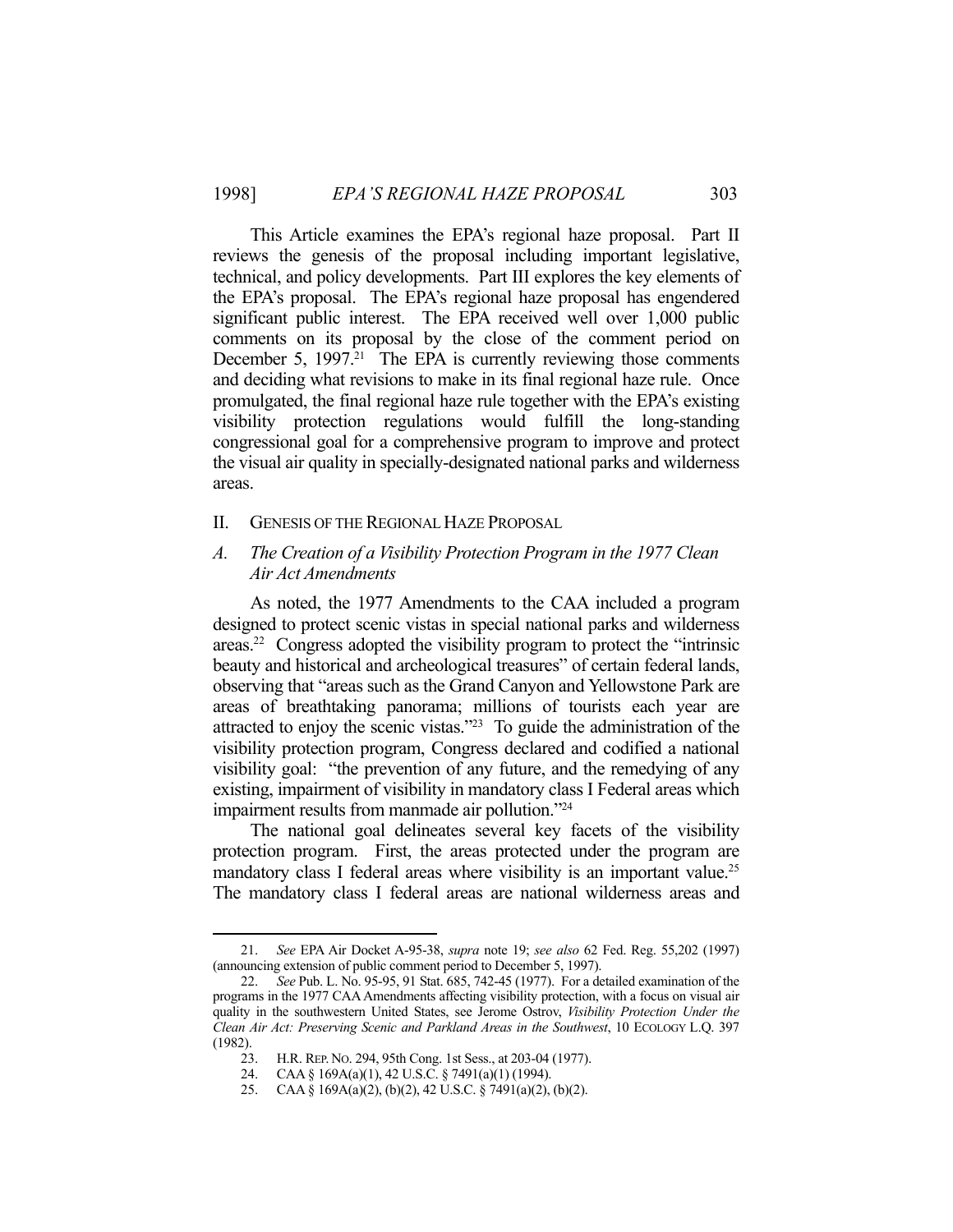national memorial parks larger than 5,000 acres, national parks larger than  $6,000$  acres, and international parks.<sup>26</sup> Because each mandatory class I federal area is the responsibility of a federal land manager (FLM), these officials have a special role under the visibility program.27 The EPA, in coordination with the FLMs, determined that visibility is an important value for 156 of the eligible 158 mandatory class I federal areas.<sup>28</sup>

 A second important element of the program embodied in the national goal is that the program is both preventive and remedial. The objective of the program is to both prevent future impairment and redress existing visibility impairment.<sup>29</sup> Third, anthropogenic sources of visibility impairment are targeted. The purpose of the program is to protect impairment resulting from manmade air pollution.<sup>30</sup> Finally, the goal is broadly aimed at preventing and remedying "any" anthropogenic visibility impairment.<sup>31</sup>

 The legal centerpiece of the visibility protection program is the mandate for the EPA to issue regulations to assure "reasonable progress" toward meeting the national goal. $32$  Reasonable progress toward the national visibility goal is the key standard and it resounds in the statutory provisions. The EPA's rules establish the components for stateadministered visibility protection programs. The EPA's regulations must require state air quality plans to include emissions limits, schedules of compliance and other measures necessary to make reasonable progress toward meeting the national visibility goal.<sup>33</sup> The regulations must also

 <sup>26.</sup> CAA §§ 169A(g)(5), 162(a), 42 U.S.C. §§ 7491(g)(5), 7472(a). The areas must have been in existence on August 7, 1977. Additionally, the scope of areas designated as class I includes any boundary expansion occurring after August 7, 1977. CAA § 162(a), 42 U.S.C. § 7472(a).

 <sup>27.</sup> The term "Federal land manager" means, with respect to any lands in the United States, the Secretary of the department with authority over such lands. CAA  $\S 302(i)$ , 42 U.S.C. § 7602(i). For example, the Secretary of Agriculture is the FLM for U.S. Forest Service lands and the Secretary of the Interior for National Park Service and U.S. Fish and Wildlife Service lands. However, under internal agency procedures, the departmental Secretaries have delegated FLM authority to surrogate officials.

 <sup>28.</sup> *See* National Visibility Goal for Federal Class I Areas; Identification of Mandatory Class I Federal Areas Where Visibility is an Important Value, 44 Fed. Reg. 69,122 (1979) (codified at 40 C.F.R. pt. 81). Two wildernesses, Rainbow Lake (Wisconsin) and Bradwell Bay (Florida), were excluded. The list of mandatory class I federal areas where visibility is an important value (hereinafter "class I areas") is currently codified at 40 C.F.R. part 81, subpt. D (1998).

 <sup>29.</sup> The term "visibility impairment" includes reduction in visual range and atmospheric discoloration. CAA §  $169A(g)(6)$ , 42 U.S.C. § 7491(g)(6).

 <sup>30.</sup> The term "manmade air pollution" means air pollution which results directly or indirectly from human activities. CAA §  $169A(g)(3)$ , 42 U.S.C. § 7491(g)(3).

 <sup>31.</sup> CAA §§ 169A(a)(1), 42 U.S.C. § 7491(a)(1).

 <sup>32.</sup> CAA § 169A(a)(4), 42 U.S.C. § 7491(a)(4).

 <sup>33.</sup> CAA § 169A(b)(2), 42 U.S.C. § 7491(b)(2).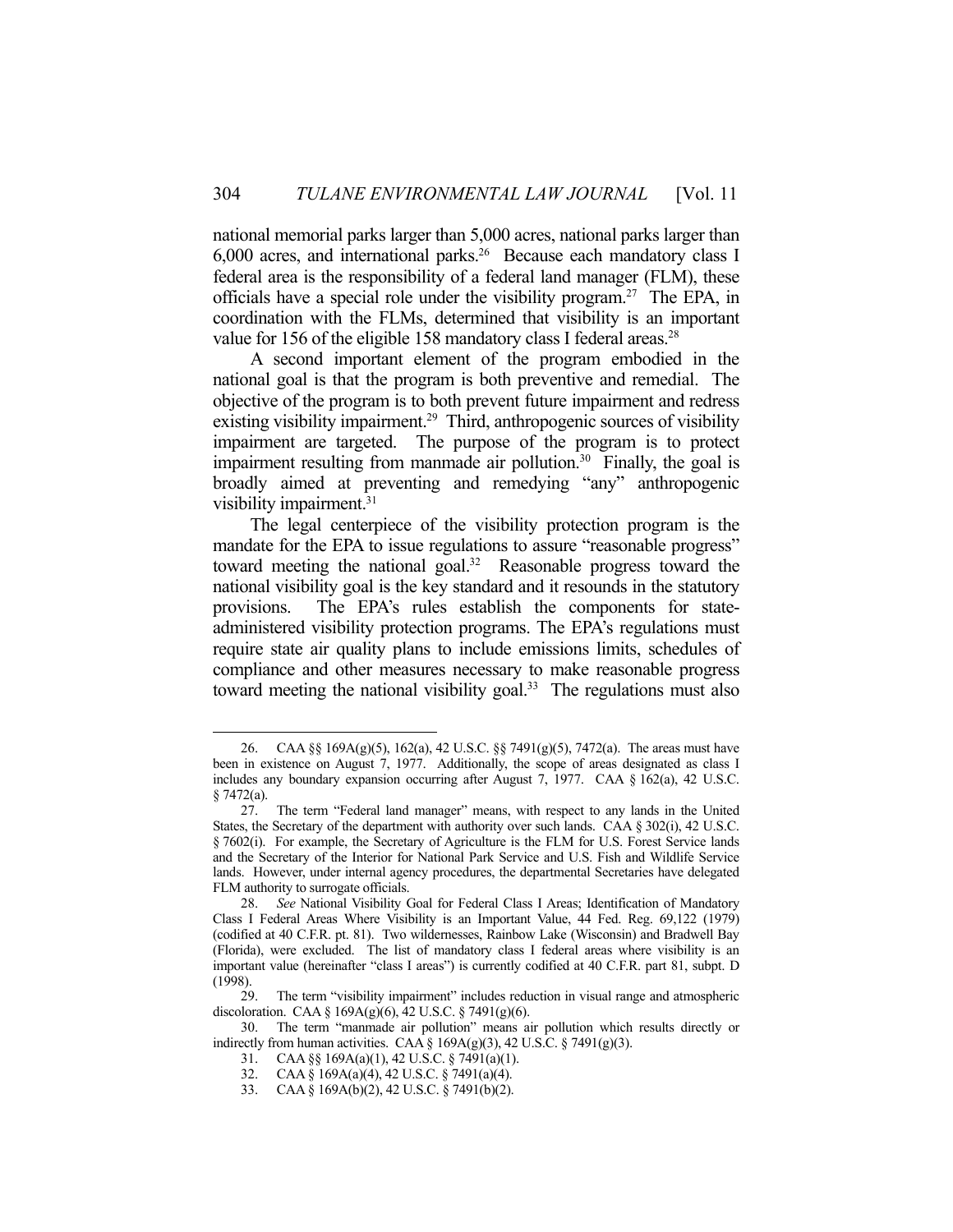require state plans to include two core elements: (1) best available retrofit technology (BART) for existing major stationary sources emitting pollution that "may reasonably be anticipated to cause or contribute" to visibility impairment in a class I area and (2) a long-term (ten to fifteen years) strategy for making reasonable progress toward meeting the national goal.34

BART potentially applies to "major stationary sources," a term which is specially defined under the visibility program.<sup>35</sup> The statute establishes a liberal standard for determining whether BART is triggered. BART must be analyzed for a source if it emits any pollution that may reasonably be anticipated to cause or contribute to visibility impairment in a class I area.36 BART is generally determined by considering a number of statutory factors such as the costs of compliance, existing pollution control being utilized at the source, and the expected visibility improvement.<sup>37</sup> However, the EPA guidelines must govern the BART determination for fossil-fuel fired power plants having a capacity in excess of 750 megawatts.<sup>38</sup> The EPA may exempt a source from BART if the EPA finds that the source alone or in combination with other sources is not anticipated to cause or contribute to significant visibility impairment in a class I area.<sup>39</sup> More rigorous exemption standards apply

 <sup>34.</sup> CAA § 169A(b)(2)(A)-(B), 42 U.S.C. § 7491(b)(2)(A)-(B).

 <sup>35. &</sup>quot;Major stationary source" includes the 26 source categories in the definition of "major emitting facility" under the Prevention of Significant Deterioration of Air Quality (PSD) program, which is applicable to new sources in clean air areas. However, the visibility definition includes sources with larger capacities, generally covering sources with the potential to emit at least 250 tons per year rather than the 100-ton-per-year threshold under PSD. *Compare* CAA § 169A(g)(7), 42 U.S.C. § 7491(g)(7) *with* CAA § 169(1), 42 U.S.C. § 7479(1). BART applies to major stationary sources operating after August 7, 1962, but in existence on August 7, 1977, thereby reaching large sources whose visibility affects were not reviewed under the PSD program before their construction. *See* CAA § 169A(b)(2)(A), 42 U.S.C. § 7491(b)(2)(A).

 <sup>36.</sup> CAA § 169A(b)(2)(A), 42 U.S.C. § 7491(b)(2)(A). *See* Central Arizona Water Conservation Dist. v. EPA, 990 F.2d 1531, 1541 (9th Cir.), *cert. denied*, 114 S. Ct. 94 (1993) ("Congress mandated an extremely low triggering threshold, requiring the installment of stringent emission controls when an individual source 'emits any air pollutant which may reasonably be anticipated to cause or contribute to any impairment of visibility.'") (citation omitted).

 <sup>37.</sup> The statute states in full that in determining BART the state (or the EPA in the case of a federal plan) shall take into consideration the following:

the costs of compliance, the energy and nonair quality environmental impacts of compliance, any existing pollution control technology in use at the source, the remaining useful life of the source, and the degree of improvement in visibility which may reasonably be anticipated to result from the use of such technology[.]

CAA § 169A(g)(2), 42 U.S.C. § 7491(g)(2).

 <sup>38.</sup> CAA § 169A(b), 42 U.S.C. § 7491(b).

 <sup>39.</sup> CAA § 169A(c), 42 U.S.C. § 7491(c).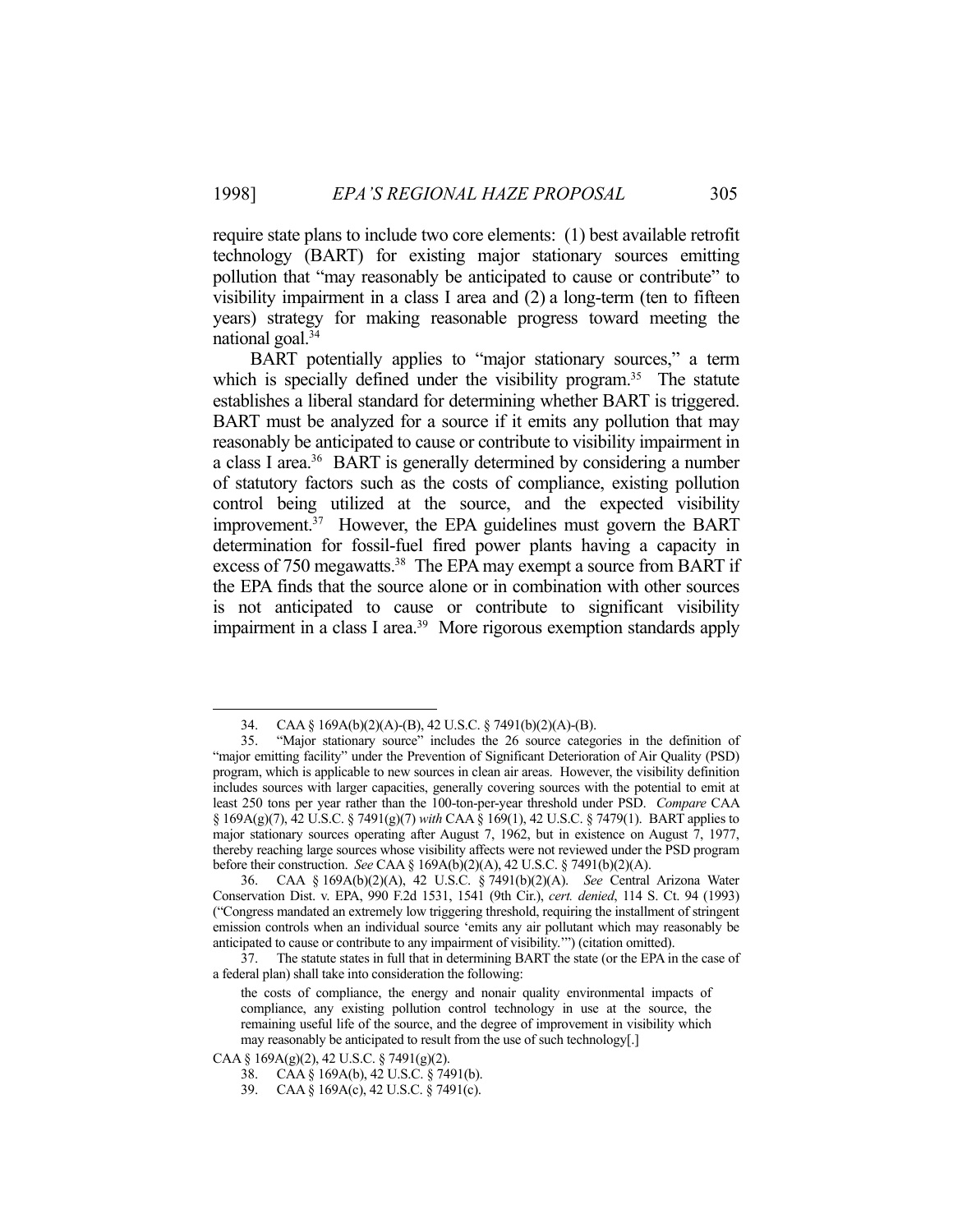for large fossil-fuel fired power plants.<sup>40</sup> In any case, a BART exemption may be granted only with the concurrence of the appropriate FLM.<sup>41</sup>

 Congress took specific aim at interstate air pollution in fashioning the visibility protection program. Two categories of states are to be covered by the EPA's regulations: (1) those states containing class I areas where visibility is an important value and (2) those states with emissions that may reasonably be anticipated to cause or contribute to transboundary visibility impairment in a class I area located in another state.<sup>42</sup>

 The federalism model employed in administering the visibility protection program is like that for the NAAQS. In designing the visibility program, Congress built on the state implementation plan (SIP) program that was already in place for the NAAQS. The EPA establishes overarching federal requirements. The states in turn have the primary role in implementing the visibility protection requirements through state plans.43 Additionally, like the NAAQS, the EPA has federal oversight tools. For example, the EPA has the responsibility to protect visibility through a federal plan when a state fails to submit an adequate visibility plan.44

 The FLMs have a unique role in the development of state visibility plans because federal lands are the focus of the visibility protection program. The statute gives the FLMs special input into the state planning process. States are required to consult with the FLMs in developing visibility plans and include the FLMs' recommendations in the public notice announcing the proposed plan.<sup>45</sup>

 <sup>40.</sup> CAA § 169A(c)(2), 42 U.S.C. § 7491(c)(2).

 <sup>41.</sup> CAA § 169A(c)(3), 42 U.S.C. § 7491(c)(3).

 <sup>42.</sup> CAA § 169A(b)(2), 42 U.S.C. § 7491(b)(2).

 <sup>43.</sup> The general SIP requirements under the CAA direct that SIPs meet the visibility protection provisions in Section 169A of the Act. *See* CAA § 110(a)(2)(J), 42 U.S.C.  $§ 7410(a)(2)(J).$ 

 <sup>44.</sup> CAA Section 110(c)(1), 42 U.S.C. § 7410(c)(1), calls for the EPA to issue a federal plan within two years of finding that a state has failed to submit an approvable visibility plan. *See*  CAA § 169A(b)(2)(A), 42 U.S.C. § 7491(b)(2)(A) (BART is determined by the state "or the Administrator in the case of a plan promulgated under section  $110(c)$ "). The legislative history suggests Congress deliberately conferred the EPA with authority to issue superintending federal plans for visibility: "The conferees . . . rejected a motion to delete the EPA's supervisory role under section 110 to assure that the required progress toward [the national visibility goal] will be achieved by the revised State plan. If a State visibility protection plan is not adequate to assure such progress, then the Administrator must disapprove that portion of the SIP and promulgate a visibility protection plan under section 110(c)." *See* SENATE COMM. ON ENVIRONMENT AND PUBLIC WORKS, 95TH CONG, 2D SESS., A LEGISLATIVE HISTORY OF THE CLEAN AIR ACT AMENDMENTS OF 1977, vol. 3 at 320-21 (Comm. Print 1978) (statement of Congressman Rogers during House consideration of Conference Committee Report, Aug. 4, 1977).

 <sup>45.</sup> CAA § 169A(d), 42 U.S.C. § 7491(d).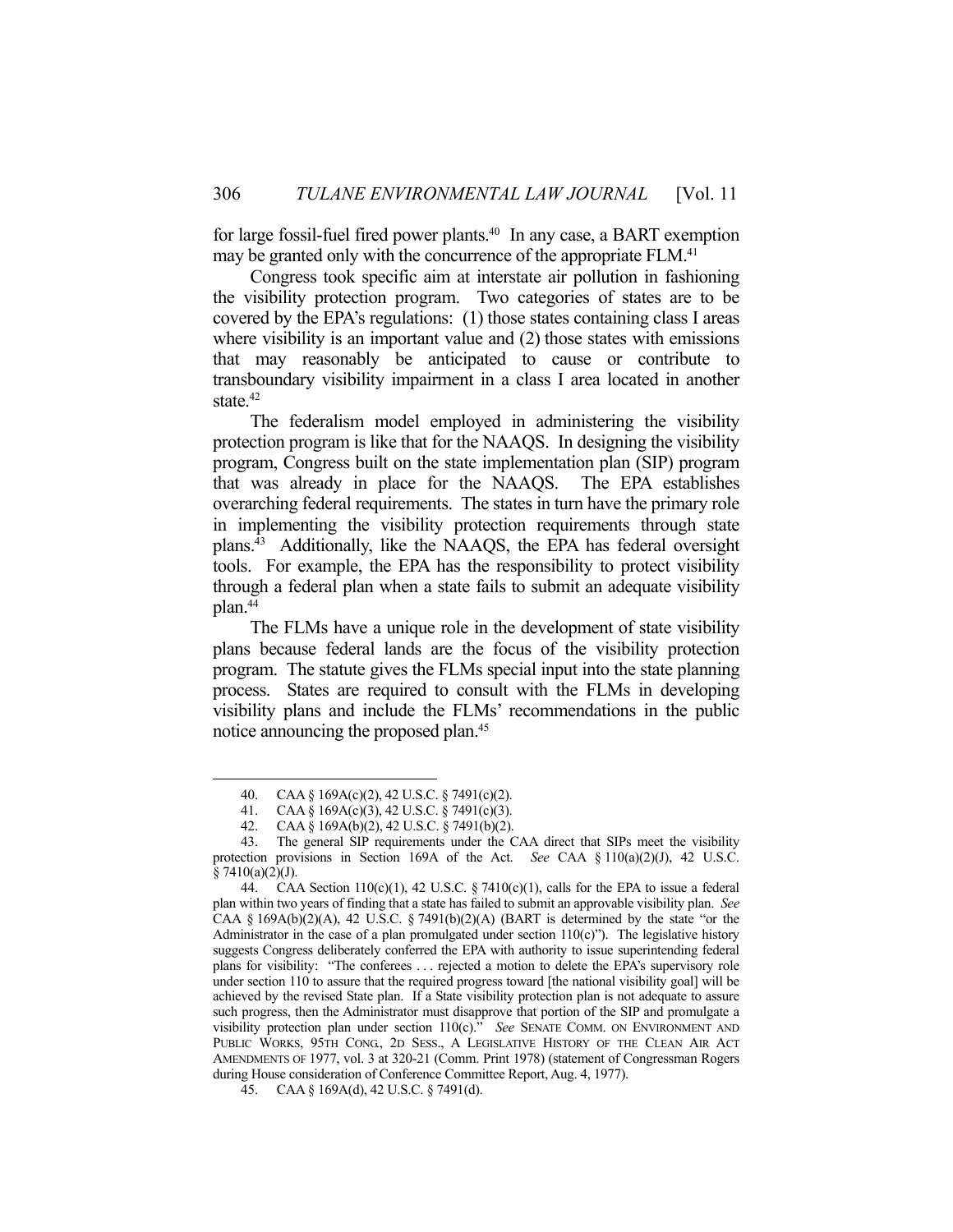Neither the national goal nor the regulatory authority delegated to the EPA distinguish different types of visibility impairment. The national goal comprehensively calls for the protection of "any" visibility impairment.46 The regulatory authority delegated to the EPA is in turn designed to assure reasonable progress toward this comprehensive goal.<sup>47</sup> However, as discussed below, the EPA elected to bifurcate visibility protection, initially issuing regulations designed to remedy visibility impairment relatable to one or a few existing stationary sources, and deferring action on regionwide visibility degradation due to a multitude of different sources over a broad area.

## *B. The EPA's 1980 Visibility Regulations: Deferring Action on Regional Haze*

 The visibility protection provisions of the CAA adopted in 1977 called for the EPA to report to Congress on technical and policy issues related to visibility protection.<sup>48</sup> The EPA's resulting 1979 report established much of the foundation and framework for the EPA's ensuing regulatory program. The report identified the following broad classifications of visibility impairment caused by air pollution: (1) widespread, regionally homogeneous haze that reduces visibility in every direction from an observer; (2) visible smoke, dust or colored gas plumes that obscure the sky or horizon; and (3) bands or layers of discoloration or veiled haze appearing well above the surrounding terrain.49 The report found that the available models for evaluating pollution on a regional scale had too much uncertainty for regulatory use.<sup>50</sup> The report therefore recommended that the visibility program be implemented in phases, directed initially at single source impairment.<sup>51</sup>

 Due to limited modeling tools and other technical obstacles addressing regional visibility impairment, the EPA decided to attack the problem in stages. In 1980, the EPA issued implementing regulations that adopted a phased approach to visibility protection. The EPA combined the three categories of visibility impairment identified in the 1979 report to Congress into two: (1) haze, smoke, dust, colored gas plumes, or layered haze emitted from stacks which obscure the sky or horizon and are relatable to a single source or a small group of sources and (2) widespread, regionally homogeneous haze from a multitude of

 <sup>46.</sup> CAA § 169A(a)(1), 42 U.S.C. § 7491(a)(1).

 <sup>47.</sup> CAA § 169A(a)(4), (b)(2), 42 U.S.C. § 7491(a)(4), (b)(2).

 <sup>48.</sup> CAA § 169A(a)(3), 42 U.S.C. § 7491(a)(3).

 <sup>49. 1979</sup> EPA REPORT TO CONGRESS, *supra* note 7, at 2.

 <sup>50.</sup> *Id.* at 11.

 <sup>51.</sup> *Id*.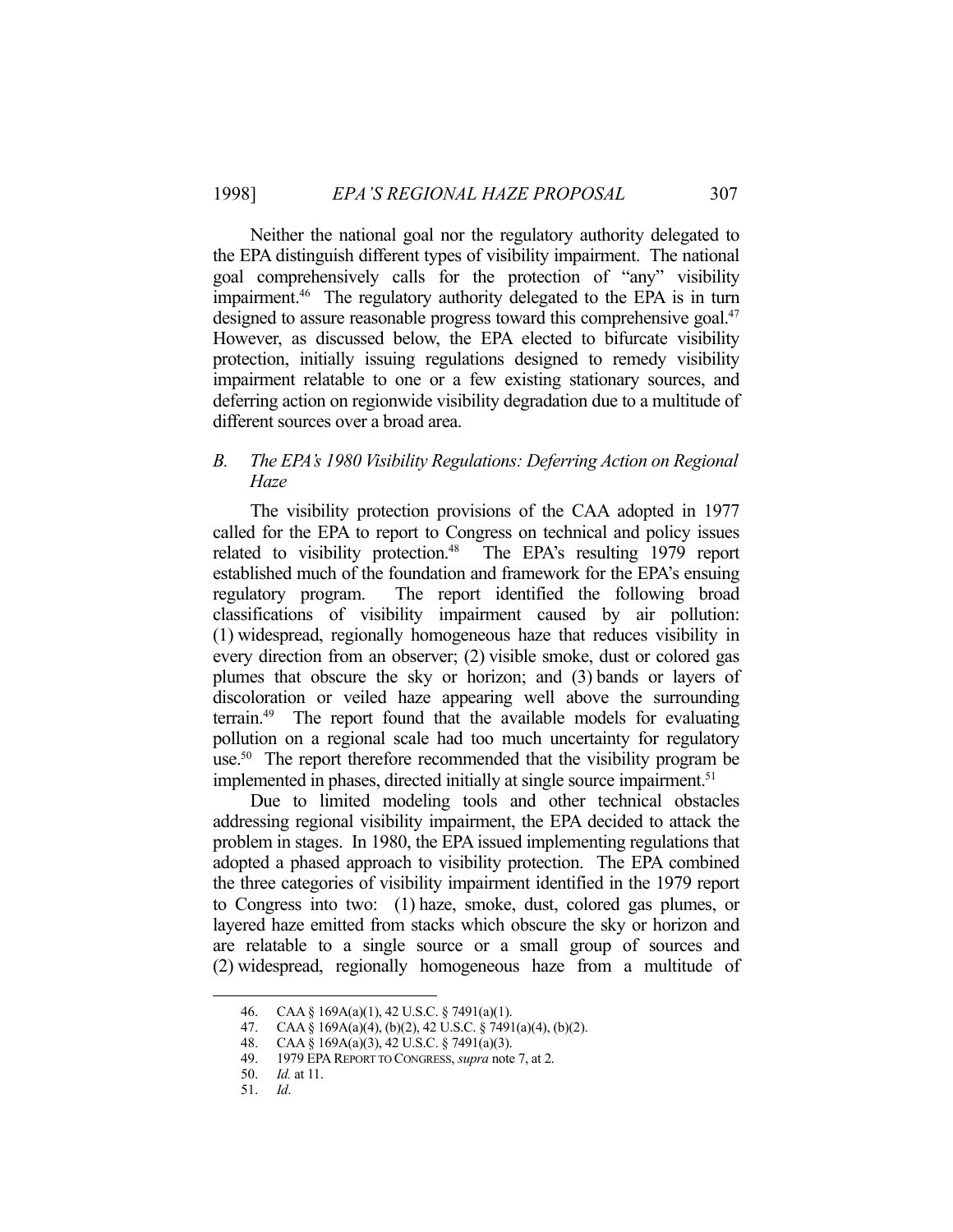sources which impairs visibility in every direction over a large area.<sup>52</sup> The EPA incorporated layered hazes and forms of impairment attributable to only one or a few sources into a single, broad category that was segregated from regional haze.<sup>53</sup>

 The EPA's 1980 regulations addressed the first type of impairment. The EPA indicated that future regulatory initiatives would address regional haze, the second type of impairment, when regional scale models were refined and scientific knowledge about the relationships between emitted air pollutants and visibility impairment improved.<sup>54</sup>

 Because the EPA deferred action on visibility impairment from multiple emissions sources across broad interstate regions, the EPA did not require visibility protection plans for states based on their contribution to interstate visibility impairment.<sup>55</sup> The regulation required only the thirty-six states containing protected national parks and wilderness areas to submit visibility SIPs.<sup>56</sup>

#### *C. In Pursuit of a Regional Haze Program: Efforts by States and Environmentalists to Engender EPA Action*

 The EPA's extant, limited focus regulations have realized only modest progress in protecting visual air quality in class I areas.<sup>57</sup> This is due to implementation shortcomings, and because multiple source interstate regional pollution is the predominant cause of visibility impairment at national parks and wilderness areas.<sup>58</sup> The United States

1

[T]he federal government and the states have been extremely slow in developing an effective visibility program. The present program lacks sufficient resources, and it targets few of the major types of sources of visibility impairment in Class I areas. As a

 <sup>52.</sup> *See* Visibility Protection for Federal Class I Areas, 45 Fed. Reg. 80,084 (1980).

 <sup>53.</sup> *Id*.

 <sup>54.</sup> *See id.* at 80,085.

 <sup>55.</sup> *Id*. at 80,086.

 <sup>56.</sup> Affected states are listed at 40 C.F.R. § 51.300(b) (1998).

 <sup>57.</sup> *See* Approval and Promulgation of Implementation Plans: Revision of the Visibility FIP for Arizona, 56 Fed. Reg. 50,172 (1991) (codified at 40 C.F.R. pt. 52) (federal plan for Arizona requiring a 90% reduction in sulfur dioxide emissions at the Navajo Generating Station to remedy visibility impairment at the Grand Canyon National Park); Clean Air Act Approval and Promulgation of Air Quality Implementation Plan Revision for Colorado; Long Term Strategy of Implementation Plan for Class I Visibility Protection, Part I: Hayden Station Requirements, 62 Fed. Reg. 2305 (1997) (approval of Colorado SIP revision requiring an 82% reduction in sulfur dioxide emissions and installation of a baghouse to control particulate emissions at the Hayden Power Plant to remedy visibility impairment at the Mount Zirkel Wilderness Area). *See also*  Central Arizona Water Conservation Dist. v. EPA, 990 F.2d 1531, 1540-41 (9th Cir.), *cert. denied*, 114 S. Ct. 94 (1993) (upholding the EPA's rule for the Navajo Generating station).

 <sup>58.</sup> In its 1993 report, the National Academy of Science's Committee on Haze in National Parks and Wilderness Areas determined that little progress had been made in protecting visibility: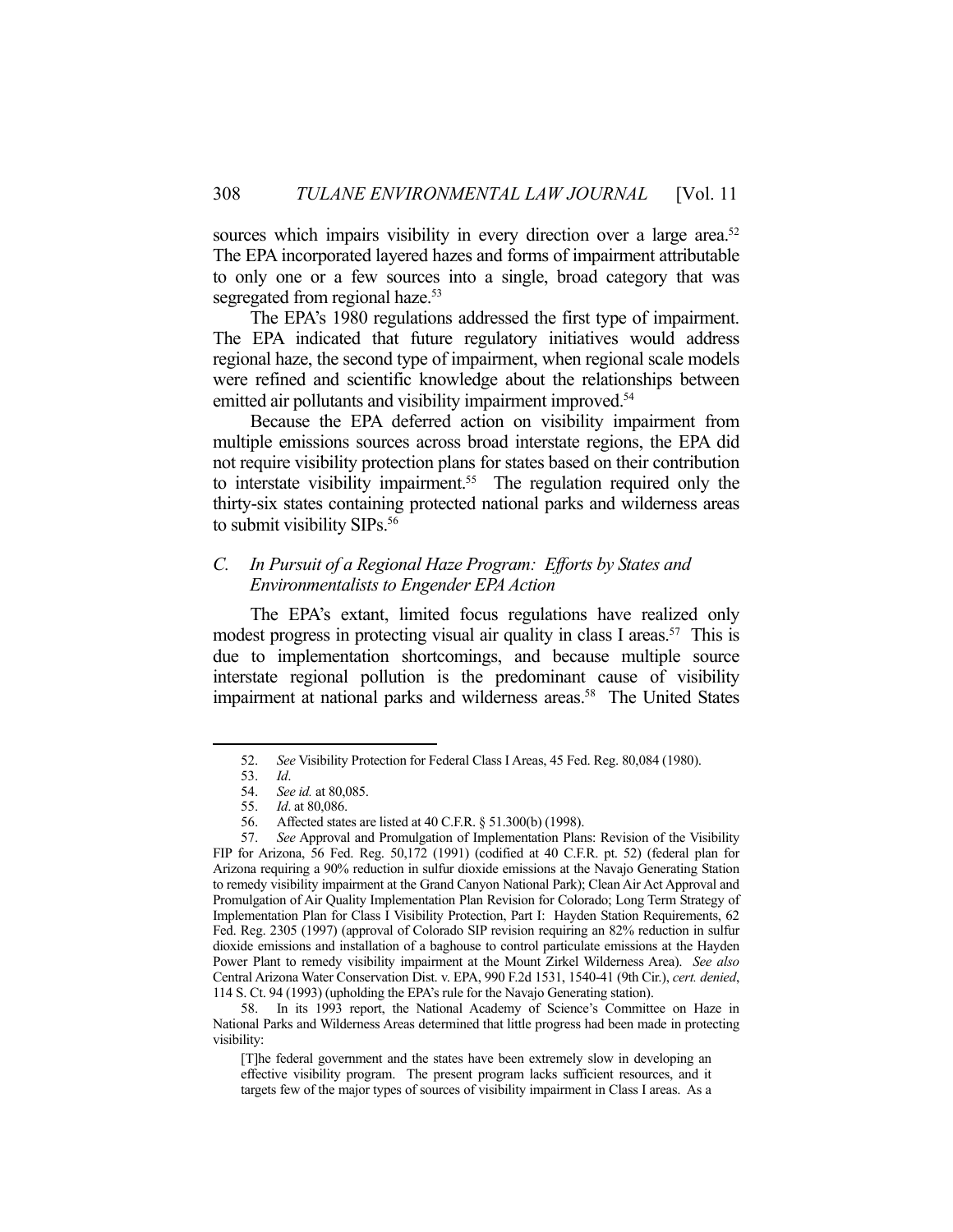Department of the Interior has certified the existence of uniform regional haze in all of the areas managed by the National Park Service in the lower forty-eight states.<sup>59</sup>

 After waiting several years for the EPA to fulfill its 1980 promise for regulations to combat regional haze, northeastern states and environmental groups pursued several avenues to engender federal action. In one case, Vermont submitted an amendment to its state plan to address regional haze in the Lye Brook Wilderness Area and requested the EPA to take remedial action against upwind states. In the federal rulemaking action on the Vermont plan revision, the EPA declined to approve the plan elements addressing regional haze from interstate air pollution,<sup>60</sup> reasoning that they could not be federally approved until the EPA issued regional haze regulations. Several petitioners, including the State of Vermont, brought an unsuccessful legal challenge to the EPA's decision.<sup>61</sup>

Visibility degradation in parklands is a consequence of broader regional-scale visibility impairment. The causes of this impairment are well understood. Most impairment is caused by fine particles that absorb or scatter light. Some of these particles (primary particles) are emitted directly to the atmosphere; others (secondary particles) are formed in the atmosphere from gaseous precursors. Visibility-reducing particles and their precursors can remain in the atmosphere for several days and can be carried tens, hundreds, or thousands of kilometers downwind from their sources to remote locations, such as national parks and wilderness areas. During transport, the emissions from many sources mix together to form a uniform, widespread haze known as regional haze.

*Id.* at 1-2.

result, little progress has been made toward the national visibility goal established by Congress 15 years ago.

<sup>1993</sup> NATIONAL ACADEMY OF SCIENCES REPORT, *supra* note 5, at 2. The Committee also found that visibility impairment in national parks and wilderness areas is generally due to broad regional haze:

 <sup>59.</sup> *See* State Implementation Plans for Visibility Long-Term Strategies, Integral Vistas, and Control Strategies, 52 Fed. Reg. 45,132, 45,133-34 (1987) (codified at 40 C.F.R. pts. 52 and 81). The certification was based on visibility monitoring, the observations of field staff and photographic information. *See* State Implementation Plans for Visibility Long-Term Strategies, Integral Vista, and Implementation Control Strategies, 52 Fed. Reg. 7802, 7804 (1987) (codified at 40 C.F.R. pts. 52 and 81).

 <sup>60.</sup> *See* Approval and Promulgation Plans, Vermont Visibility Protection in Federal Class I Areas; Lye Brook Wilderness Area, 51 Fed. Reg. 43,389, 43,389 (1986) (proposed Dec. 2, 1986) (EPA's proposed action on Vermont's visibility SIP); *see also* Approval and Promulgation of Implementation Plans; Vermont; Visibility in Federal Class I Areas; Lye Brook Wilderness, 52 Fed. Reg. 26,973 (1987) (codified at 40 C.F.R. pt. 52) (EPA's final action on Vermont's visibility SIP).

 <sup>61.</sup> State of Vermont, the Conservation Law Foundation of New England, and the Vermont Natural Resources Council requested judicial review of the EPA's decision. The U.S. Court of Appeals for the Second Circuit upheld the EPA's position, while also admonishing the EPA for failing to address regional haze more than ten years after the 1977 enactment of the visibility protection program. Vermont v. Thomas, 850 F.2d 99, 102-04 (2d Cir. 1988).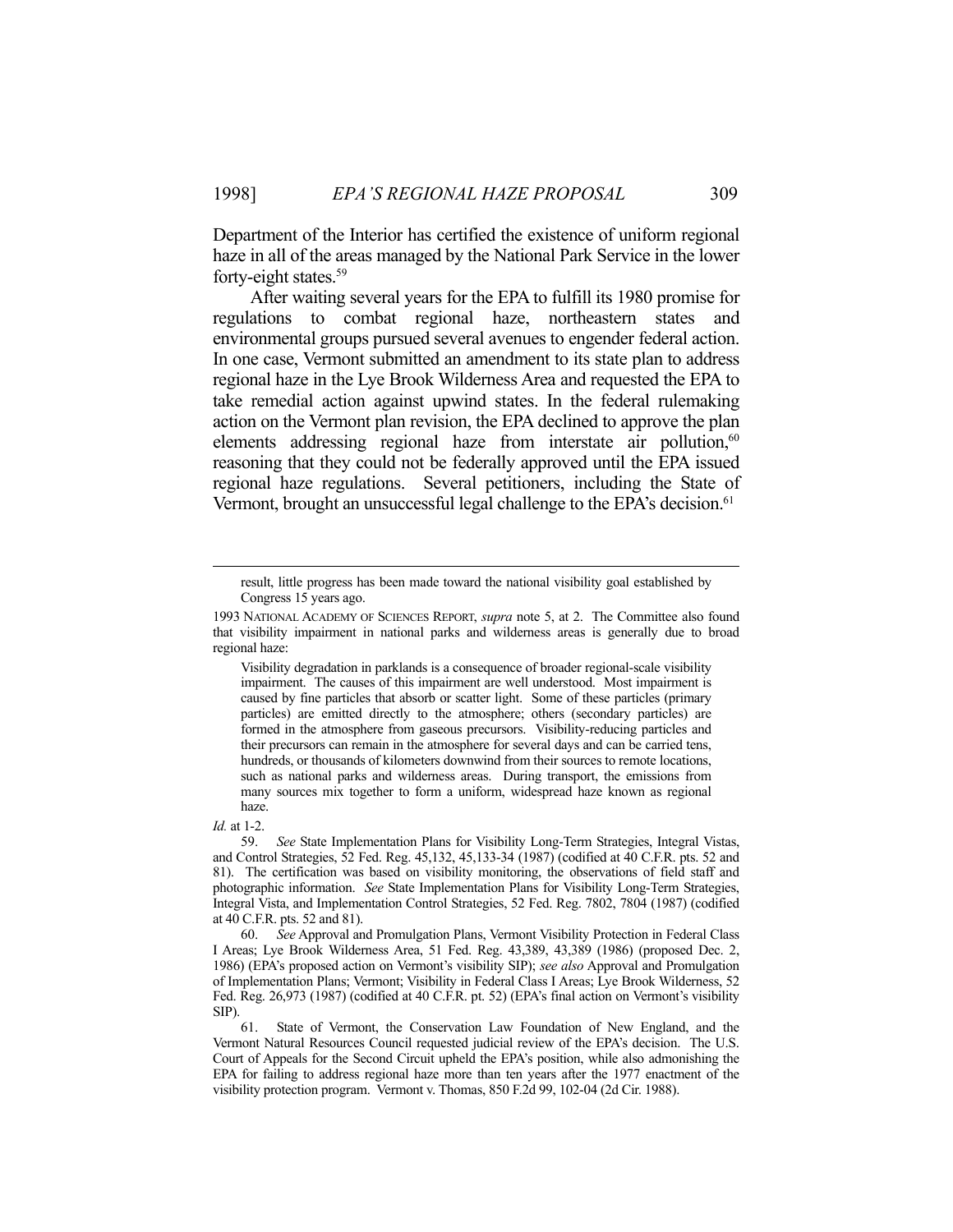The EPA likewise denied Maine's petition under Section 126 of the CAA to abate interstate sulfur dioxide emissions from seven midwestern states alleged to be interfering with visibility at Acadia National Park.<sup>62</sup> The EPA rejected the request, explaining that the pollution was not remedial because the federal visibility regulations did not address regional haze.<sup>63</sup>

 Seven northeastern states and several environmental groups initiated a citizen suit in district court under Section 304 of the CAA to compel the EPA regulatory action on regional haze.<sup>64</sup> The plaintiffs alleged the EPA had an overdue mandatory duty to issue regional haze rules and sought a court order to enforce the obligation.<sup>65</sup> The United States Court of Appeals for the First Circuit affirmed a district court decision dismissing the lawsuit for lack of subject matter jurisdiction.<sup>66</sup>

 The appellate court concluded that the EPA's mandatory statutory duty to issue visibility regulations was fulfilled by its final 1980 rules and a final agency decision deferring action to address regional haze.<sup>67</sup> The court held that the EPA's decision to defer action on regional haze at the time the EPA issued its 1980 rules constituted final action judicially reviewable under Section 307(b) of the CAA.68 Section 307(b) in turn vests exclusive jurisdiction for review of final agency actions in the court of appeals and, further, requires a petition for review to be filed within sixty days of the agency action. $69$  Thus, the EPA's deferral was not thereafter judicially reviewable in district court through a citizen suit to enforce regulatory action.<sup>70</sup>

 During the 1980s, efforts to protect vistas in national parks and wilderness areas from regional visibility impairment were unavailing. The EPA repeatedly declined to address the technically and politically challenging problem of regional haze.

 <sup>62.</sup> Interstate Pollution Abatement, 49 Fed. Reg. 48,152 (1984) (codified at 40 C.F.R. pt. 52).

 <sup>63.</sup> *Id.* at 48,153 (citing CAA § 304, 42 U.S.C. § 7604 (1994)).

 <sup>64.</sup> Maine v. Thomas, 690 F. Supp. 1106 (D. Me. 1988).

 <sup>65.</sup> *See id*. The statute commands the EPA to issue visibility regulations within 24 months of the 1977 Amendments. *See* CAA § 169A(a)(4), 42 U.S.C. § 7491(a)(4).

 <sup>66.</sup> Maine v. Thomas, 874 F.2d 883 (1st Cir. 1989).

 <sup>67.</sup> *Id*. at 888 (citing CAA § 307(b), 42 U.S.C. § 7607(b)).

 <sup>68.</sup> *Id.* at 887-88, 891.

 <sup>69.</sup> CAA § 307(b), 42 U.S.C. § 7607(b).

 <sup>70.</sup> *Maine*, 874 F.2d at 886-88, 891 (citing CAA § 169B, 42 U.S.C. § 7492). The court observed that the appellants were not without administrative and judicial recourse. The court explained that the appellants could petition the EPA for rulemaking action to address regional haze and, if the EPA denied the request, the appellants could seek judicial review in the court of appeals. *Id.* at 889-91.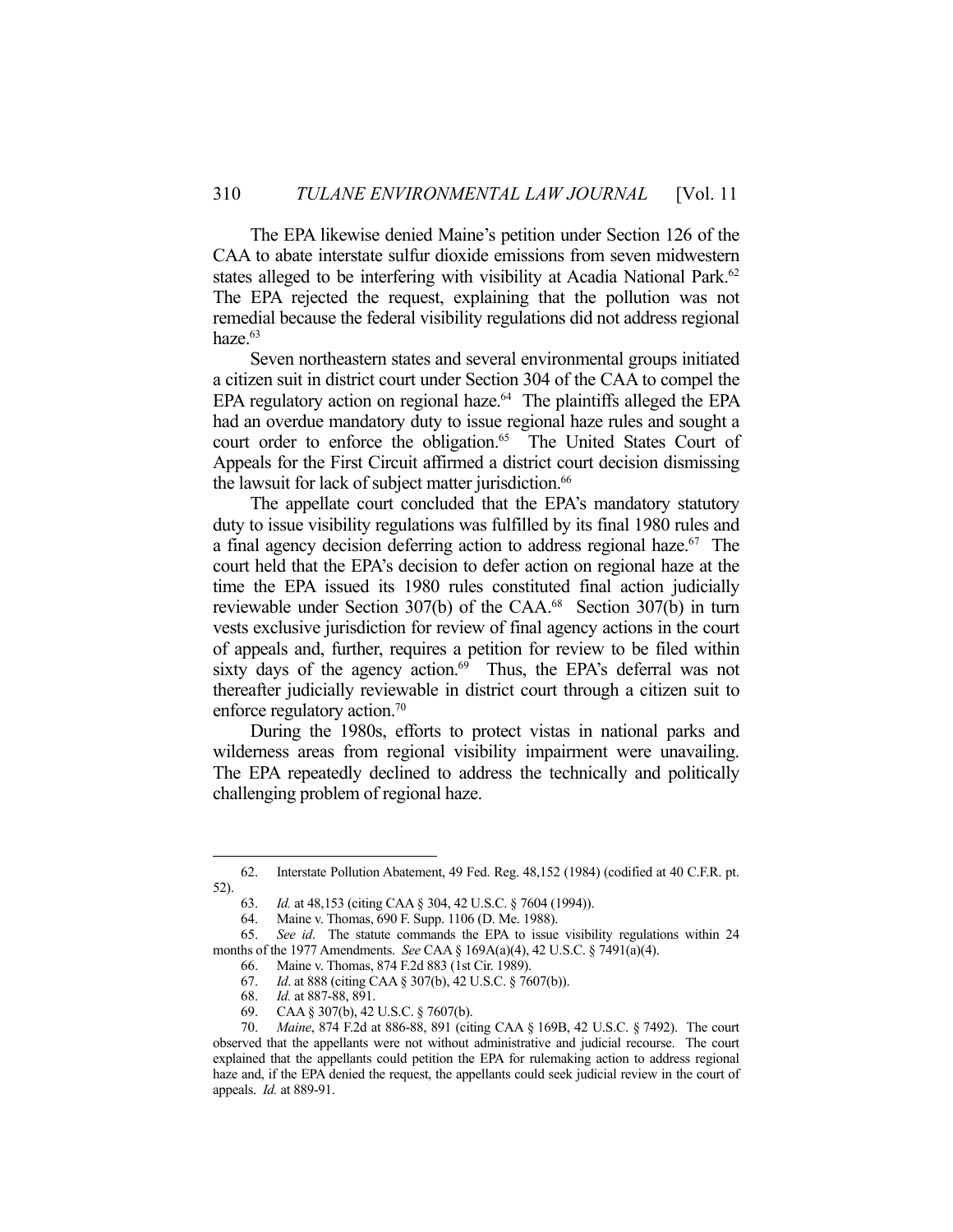#### *D. Congressional Initiative to Address Regional Haze in the 1990 Clean Air Act Amendments*

#### 1. Putting the EPA on the Pathway to Address Regional Haze

 The 1990 CAA Amendments contained several provisions designed to advance the EPA's efforts to address regional haze. Congress added visibility protection provisions, Section 169B of the CAA that provided for research on regional air quality modeling and other technical issues that had encumbered the EPA's ability to issue regional haze rules in 1980.71 The new visibility provisions also called for the establishment of an interstate commission to recommend strategies for abating the regional haze impairing Grand Canyon National Park.<sup>72</sup>

 The EPA established the Grand Canyon Visibility Transport Commission in 1991, and expanded its focus to include sixteen national parks and wilderness areas within the "Golden Circle" of parks and wildernesses on the Colorado Plateau.<sup>73</sup> The transport region encompassed a substantial part of the western United States, and the commission was ultimately comprised of representatives of eight western states, four Native-American Tribes, federal and tribal land management agencies, and the EPA. Only the states and the Tribes were voting members.<sup>74</sup>

 Congress made the Commission responsible for recommending control strategies to the EPA including regulations to address regional haze.<sup>75</sup> The Commission reported its recommendations to the EPA on

 <sup>71.</sup> *See* CAA Amendments, Pub. L. No. 101-549, 104 Stat. 2399, 2695-97 (1990).

 <sup>72.</sup> CAA § 169B(f), (d)(2)(C), 42 U.S.C. § 7492(f), (d)(2)(C).

 <sup>73.</sup> Grand Canyon Visibility Transport Commission, 56 Fed. Reg. 57,522, 57,522-23 (1991).

 <sup>74.</sup> The voting states and Tribes were Arizona, California, Colorado, New Mexico, Nevada, Oregon, Utah, Wyoming, the Pueblo of Acoma, the Hopi Tribe, the Hualapai Tribe, and the Navajo Nation. The non-voting participants included representatives of the Columbia River Inter-Tribal Fish Commission, Forest Service, Bureau of Land Management, U.S. Fish and Wildlife Service, National Park Service, and the EPA. While the EPA was represented on the Commission, the statute specifies that the federal representatives must be *ex officio* members. CAA § 169B(c)(3), 42 U.S.C. § 7492(c)(3). *Ex officio* literally means "by virtue of the office" and does not necessarily preclude the federal representatives from voting on Commission recommendations. However, in establishing the Grand Canyon Commission, the EPA itself participated as a nonvoting member and invited representatives of federal land management agencies to participate "as nonvoting members of the Commission." *See* Letters from William K. Reilly, EPA Administrator, to John F. Turner, Director, Fish and Wildlife Service, to Cy Jamison, Director, Bureau of Land Management, to James M. Ridenour, Director, National Park Service, and to F. Dale Robertson, Chief, U.S. Forest Service (Oct. 30, 1991) (on file with authors).

 <sup>75.</sup> The Grand Canyon Commission was directed to assess technical data and information and recommend measures to protect visual air quality in the region including promulgation of regional haze regulations. CAA § 169B(d), 42 U.S.C. § 7492(d).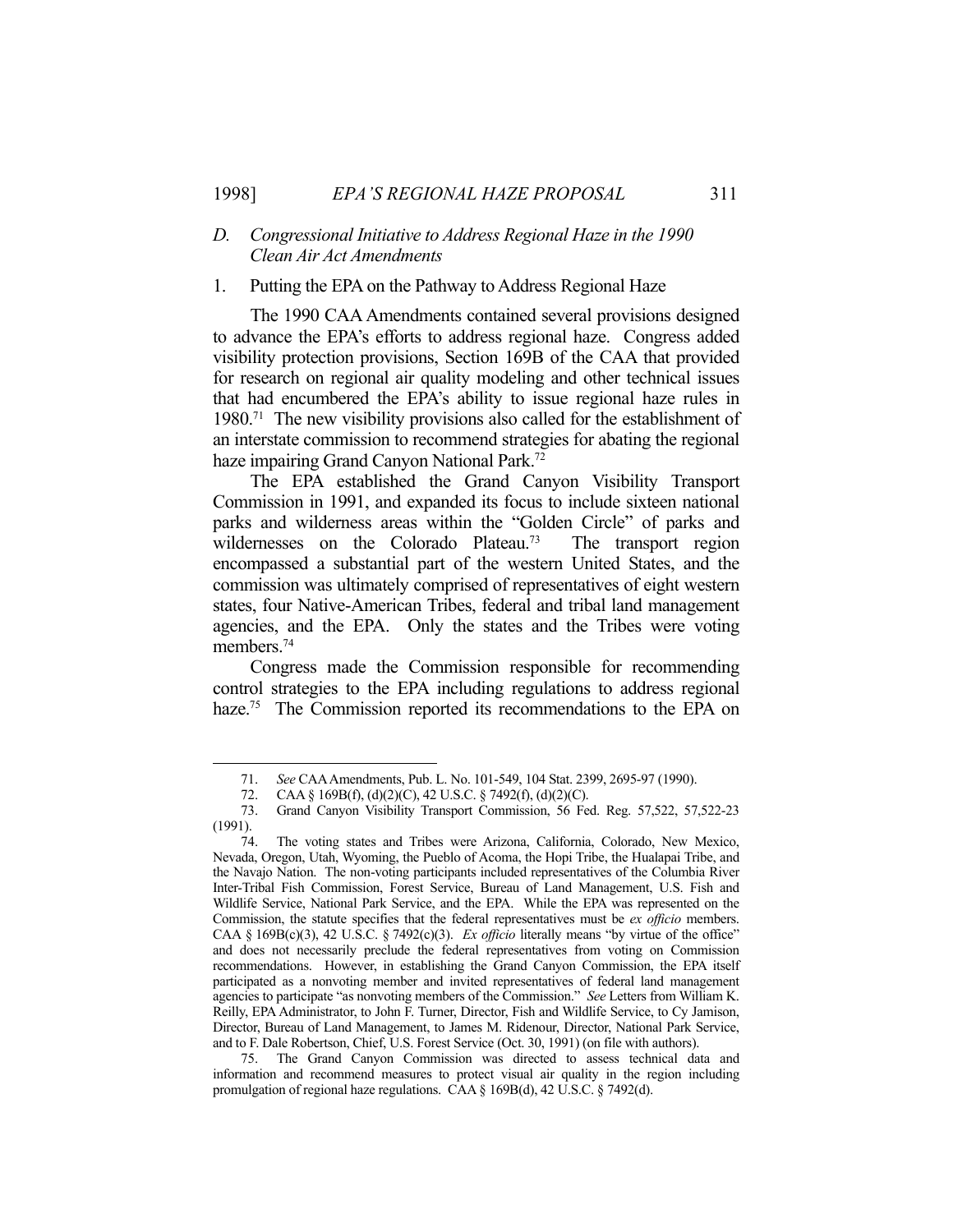June 10, 1996.76 Congress in turn charged the EPA with taking the recommendations into account in adopting federal regulations to protect visibility.77

 Through the Commission, Congress fashioned a ground-breaking regional planning approach to combat interstate visibility impairment. The Commission process also gave states and Tribes direct input to the federal policymaking process, enabling the participating states and Tribes to influence federal regional haze strategy. In addition to making policy recommendations to the EPA, the Commission process helped propel the EPA to address regional haze by establishing an eighteen month statutory deadline by which the EPA is to act on the Commission's recommendations.78

 At the same time Congress created the Commission process, Congress amended the citizen suit provision of the Act to authorize lawsuits compelling agency action that has been unreasonably delayed.<sup>79</sup> This legislative change was in response to the First Circuit's decision in which the court held that a citizen suit could not be maintained for the EPA's failure to issue the regional haze regulations deferred in the 1980 visibility rulemaking.<sup>80</sup> The statutory deadline for responding to the Grand Canyon Commission's recommendations in addition to the revisions to the citizen suit provisions represented reinforcing procedures to get the EPA back on track in addressing regional haze, establishing an enforceable statutory deadline to act on the Commission's recommendations, and independently empowering citizens to sue when agency action has been unreasonably delayed.

 The 1990 legislative additions built upon the EPA's existing regulatory authority to issue regional haze regulations. Section 169A was not revised in the 1990 Amendments and the EPA has long had broad rulemaking authority to issue regional haze regulations. $81$  Section

 <sup>76.</sup> *See generally* GRAND CANYON VISIBILITY TRANSPORT COMMISSION, RECOMMENDATIONS FOR IMPROVING WESTERN VISTAS (Report to the EPA) (1996) [hereinafter 1996 COMMISSION REPORT].

 <sup>77.</sup> CAA § 169B(e)(1), 42 U.S.C. § 7492(e)(1).

 <sup>78.</sup> *Id.*

CAA § 304(a), 42 U.S.C. § 7604(a).

 <sup>80.</sup> *See* 136 CONG. REG. S2877 (daily ed. Mar. 21, 1990) (statement of Sen. Adams) ("The amendments to section[] 304 . . . address the specific circumstances raised by [the *Maine*] case. These amendments should clarify the jurisdiction of the district court to provide relief when the EPA defers final action, and then fails to complete the action deferred."). For a discussion of the *Maine* decision, see *supra* note 66 and accompanying text.

 <sup>81.</sup> CAA § 169A(2)(4), 42 U.S.C. § 7491(2)(4). Section 169B expressly treats Section 169A as the source of authority for regulating regional haze. *See* CAA § 169B(d)(2)(C), (e)(1), (e)(2), 42 U.S.C. § 7492(d)(2)(C), (e)(1) & (e)(2). In adopting Section 169B, Congress indicated that the advent of Section 169B did not affect the EPA's pre-existing authority, or responsibility, under Section 169A to address regional haze. *See* 136 CONG. REC. S2878 (daily ed. March 21,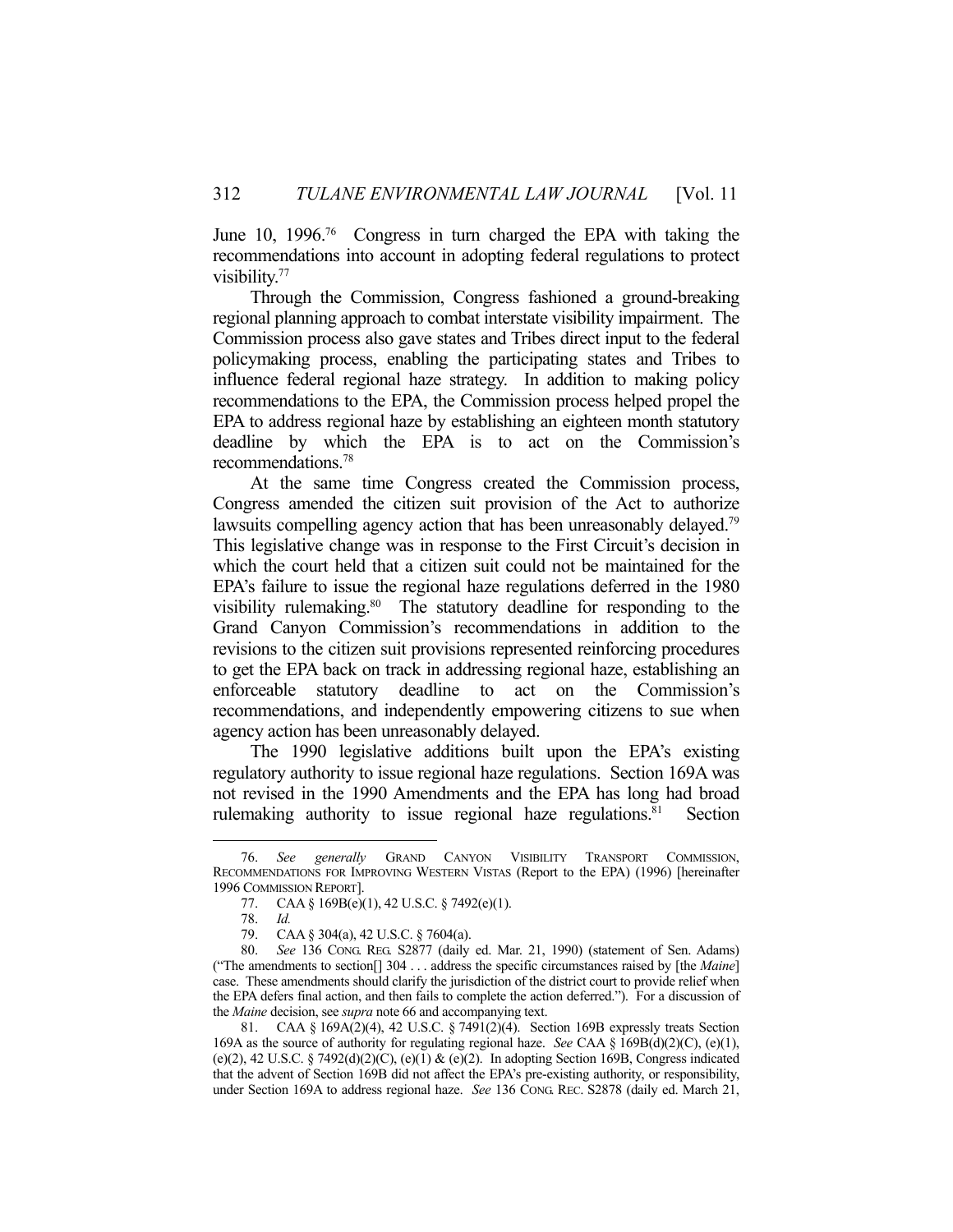$169A(a)(4)$  of the Act authorizes the EPA to promulgate regulations to assure reasonable progress toward meeting the national visibility goal.<sup>82</sup> The national goal in turn calls for preventing and remedying "any" visibility impairment, including regional haze. In adopting Section 169A, Congress evinced its intent to address impairment caused by "hazes" and the corresponding need to control a "variety of sources" and "regionally distributed sources."83

 The 1990 Amendments also directed the EPA to report periodically to Congress on the EPA's assessment of visibility improvement resulting from implementation of the Amendments, other than Section 169B itself.84 Generally, in the first report, issued in October 1993, the EPA predicted that by the years 2005-2010, when most of the 1990 Amendments should be implemented, regional visibility would improve or remain the same across the continental United States.<sup>85</sup> More specifically, the report projected that major visibility improvements would occur in class I areas along the central and southern portion of the Appalachian Mountains, due to the sulfur dioxide emissions reductions expected under the CAA's acid deposition control program.<sup>86</sup> The EPA predicted little, if any, visibility improvement by the year 2005 in the southwestern United States because emission reductions expected from implementation of the 1990 Amendments will likely be offset by growth.87 Further, the report predicted that despite improvement in some areas, there will still be perceptible anthropogenic visibility impairment in class I areas across the United States after the CAA Amendments of 1990 are fully implemented.<sup>88</sup> Since the fundamental purpose of the visibility regulatory program is to assure "reasonable progress" toward the national visibility goal of no anthropogenic impairment, the report's findings created additional impetus for regional haze regulations.

 <sup>1990) (</sup>statement of Sen. Adams) ("[t]he authority to establish visibility transport regions and commissions is a supplement to the administrators [sic] obligation under current law"); *id.* at S2887 (statement of Sen. Wirth); *see also* 136 CONG. REC. H12883 (daily ed. Oct. 26, 1990) (statement of Rep. Wyden) ("[n]either the original House language nor the Senate language adopted in conference repealed or lessened the EPA's obligations under the 1977 law").

 <sup>82.</sup> *See Maine*, 874 F.2d at 885 ("EPA's mandate to control the vexing problem of regional haze emanates directly from the Clean Air Act, which 'declares as a national goal the prevention of any future, and the remedying of any existing, [anthropogenic] impairment of visibility in mandatory class I Federal areas.'") (citation omitted).

 <sup>83.</sup> *See* H.R. Rep. No. 294, *supra* note 23, at 204.

 <sup>84.</sup> CAA § 169B(b), 42 U.S.C. § 7492(b).

 <sup>85.</sup> *See* EPA, EFFECTS OF THE 1990 CLEAN AIR ACT AMENDMENTS ON VISIBILITY IN CLASS IAREAS: AN EPAREPORT TO CONGRESS, at p. x (EPA 452/R-93-014, Oct. 1993).

 <sup>86.</sup> *Id*. at xiii.

 <sup>87.</sup> *Id.* at 61.

 <sup>88.</sup> *Id.* at xiii.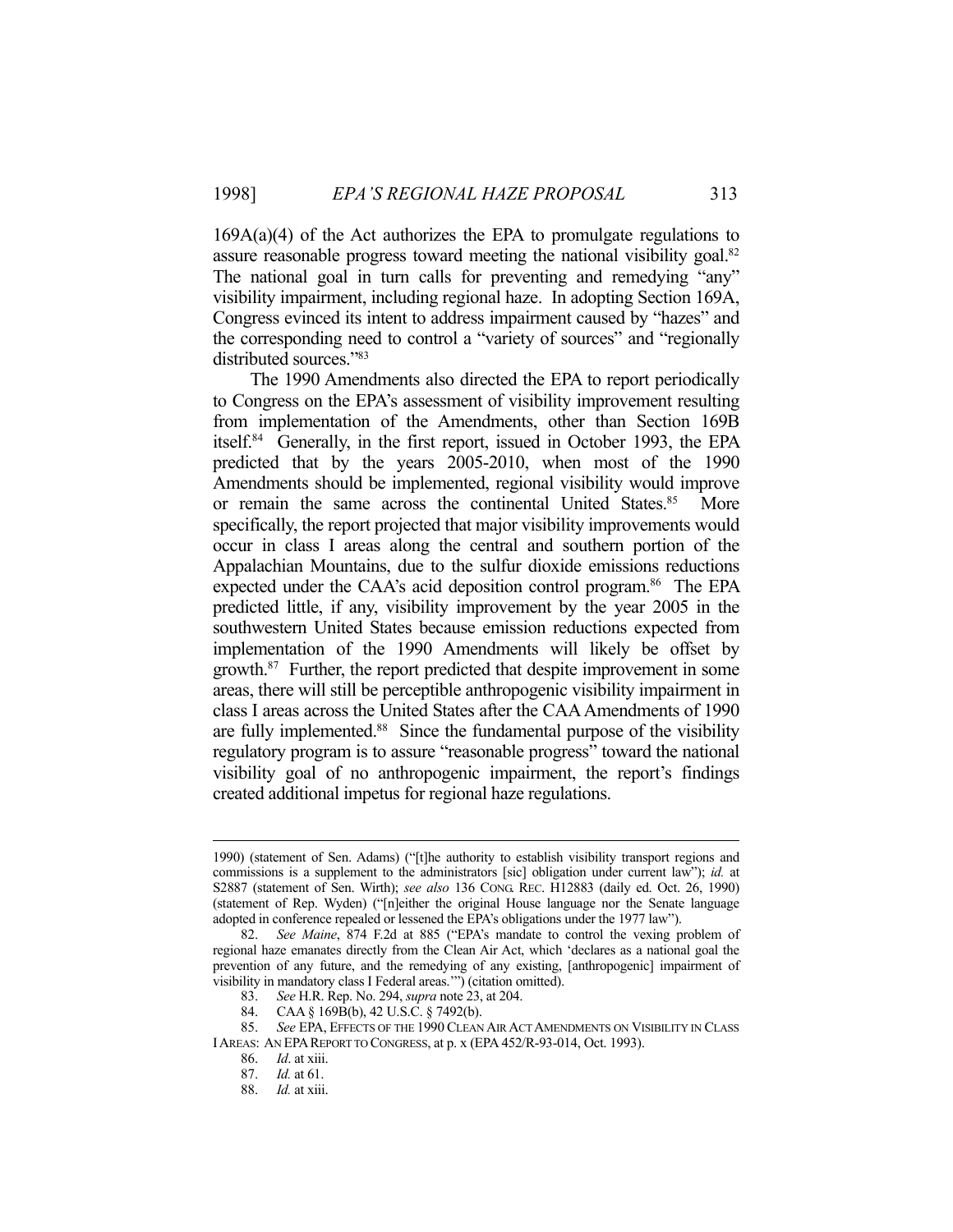The EPA issued a proposed regional haze program on July 31, 1997.89 The proposal addressed regional haze visibility impairment not only in the Golden Circle areas that were the subject of the Commission's recommendations but in all of the 156 national parks and wilderness areas nationwide protected under the visibility program.<sup>90</sup> The EPA's national program was proposed in response to the Commission's recommendations and the EPA's decision, in issuing the fine particle NAAQS, to augment visibility protection with the establishment of a national regional haze program.<sup>91</sup> The Commission's recommendations, which informed the EPA's regional haze proposal, are discussed in more detail below.

#### 2. The Grand Canyon Visibility Transport Commission

 To determine strategies to remedy regional visibility impairment in the Golden Circle of national parks and wilderness areas on the Colorado Plateau, the Commission established a process to examine underlying technical and policy issues and to provide for public input. The Commission created a number of technical and policy committees, and set up a special public advisory body to provide feedback on control options.92 Representatives of industry, environmental organizations, and state, tribal, local, and federal governments as well as academics, community leaders, and scientists participated in and influenced the process.93 The Commission also sponsored numerous public meetings throughout the multistate western transport region to foster public discourse about the visibility problems and solutions.<sup>94</sup>

 Ultimately, the Commission identified a set of strategies that were supported by all of the participating states and Tribes except one.<sup>95</sup> The Commission's recommendations to the EPA covered a range of control strategy approaches, planning and tracking activities, and technical findings.<sup>96</sup> The recommendations also contemplate implementation through various combinations of actions by the EPA, other federal

 <sup>89.</sup> Regional Haze Regulations, 62 Fed. Reg. 41,138 (1997) (to be codified at 40 C.F.R. pt. 51).

 <sup>90.</sup> *Id.* at 41,144.

 <sup>91.</sup> National Ambient Air Quality Standards for Particulate Matter, 62 Fed. Reg. at 38,679 (1997) (to be codified at 40 C.F.R. pt. 50).

 <sup>92.</sup> *See* 1996 COMMISSION REPORT, *supra* note 76, at 3-4.

 <sup>93.</sup> *Id.*

 <sup>94.</sup> *Id.*

<sup>95.</sup> Eleven of the 12 voting States and Tribes supported the Commission's recommendations to the EPA. However, the State of Nevada dissented.

 <sup>96.</sup> *See generally* 1996COMMISSION REPORT, *supra* note 76.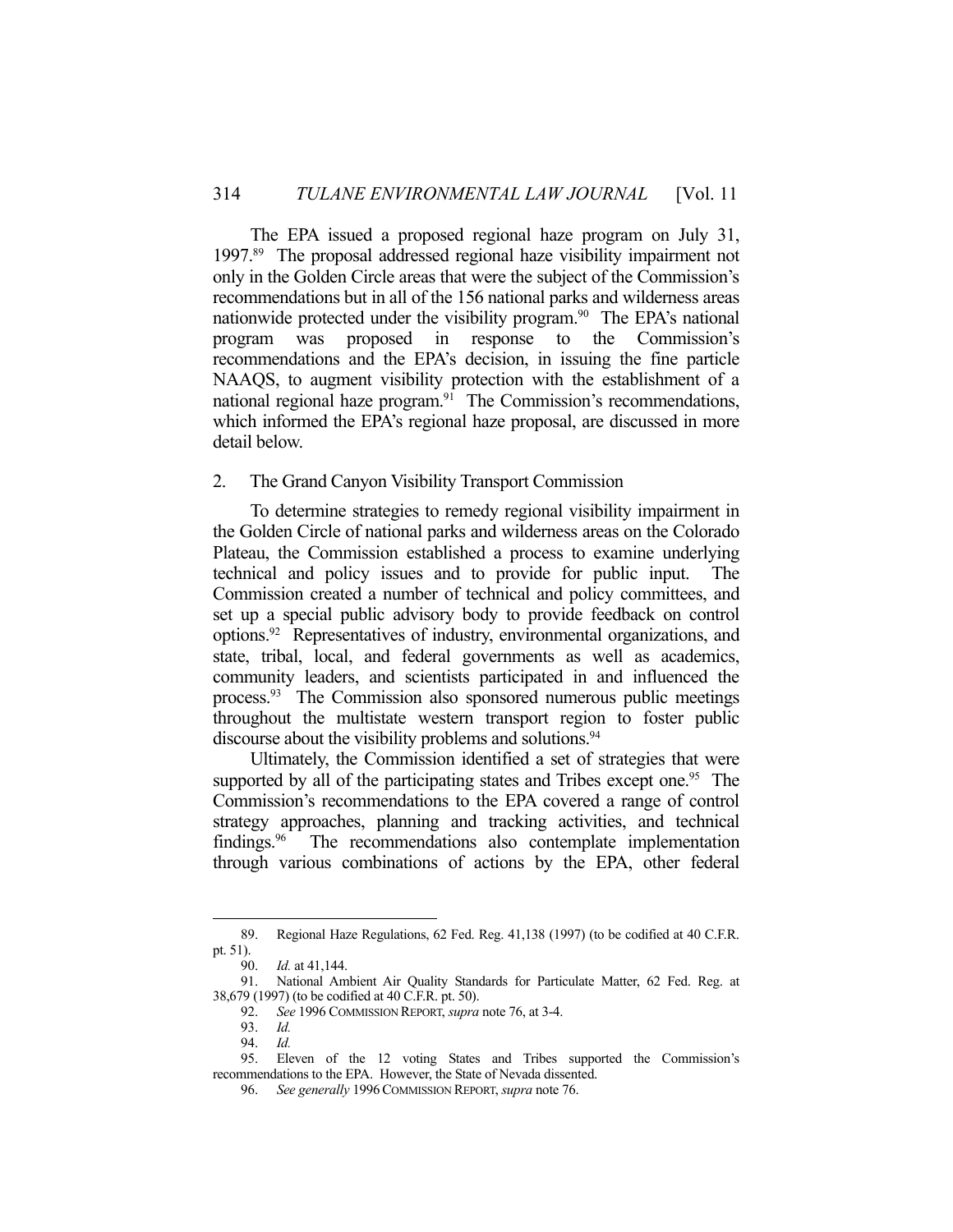agencies, states and Tribes, and voluntary measures carried out by public and private entities in the region.<sup>97</sup>

 The primary recommendations set out in the Commission's June 1996 report to the EPA are as follows:

*Stationary Sources*. The Commission's recommendations target a 13 percent decrease in sulfur dioxide emissions from stationary sources by year 2000 and a 50-70 percent reduction by year 2040 (over 1990 levels). The Commission indicated that interim targets may be necessary to ensure steady and continuing emission reductions. The Commission also recommended that states and Tribes continue to implement the existing visibility program to remedy impairment attributable to uncontrolled stationary sources.<sup>98</sup>

*Mobile Sources*. The Commission found that mobile source emissions may begin to increase after the year 2005, when the benefits of improved control technologies are offset by growth. The Commission recommended capping mobile source emissions at their lowest projected levels and conveyed support for national mobile source control initiatives that would benefit air quality in the region.<sup>99</sup>

*Air Pollution Prevention*. The Commission supported increased reliance on pollution prevention initiatives, including energy conservation, energy efficiency and renewable energy technologies. The Commission recommended that the states in the transport region should endeavor to achieve the goal of having renewable energy comprise 10 percent of the regional power needs by year 2005 and 20 percent by year 2015.100

*Prescribed Fire*. The Commission recommended strategies to minimize the visibility impacts of prescribed fire used privately in agricultural and silvicultural practices and by federal land management agencies for ecosystem balance. The report suggested that EPA require federal, state, tribal and private prescribed fire programs to account for smoke effects in visibility planning activities.<sup>101</sup>

*Further Research*. The Commission recommended further assessment of the impact from emissions near the Golden Circle class I areas as well as the impact of road dust and emissions from Mexico on visibility conditions.102

 The Commission also determined that a successor organization should be established to oversee, promote, and support the

 <sup>97.</sup> *Id.*

 <sup>98. 1996</sup> COMMISSION REPORT, *supra* note 76, at ii and 32-37 (June 10, 1996).

 <sup>99.</sup> *Id.* at ii and 38-45.

 <sup>100.</sup> *Id.* at i and 28-31.

 <sup>101.</sup> *Id.* at ii-iii and 47-50.

 <sup>102.</sup> *Id.* at ii, 46, 56-58.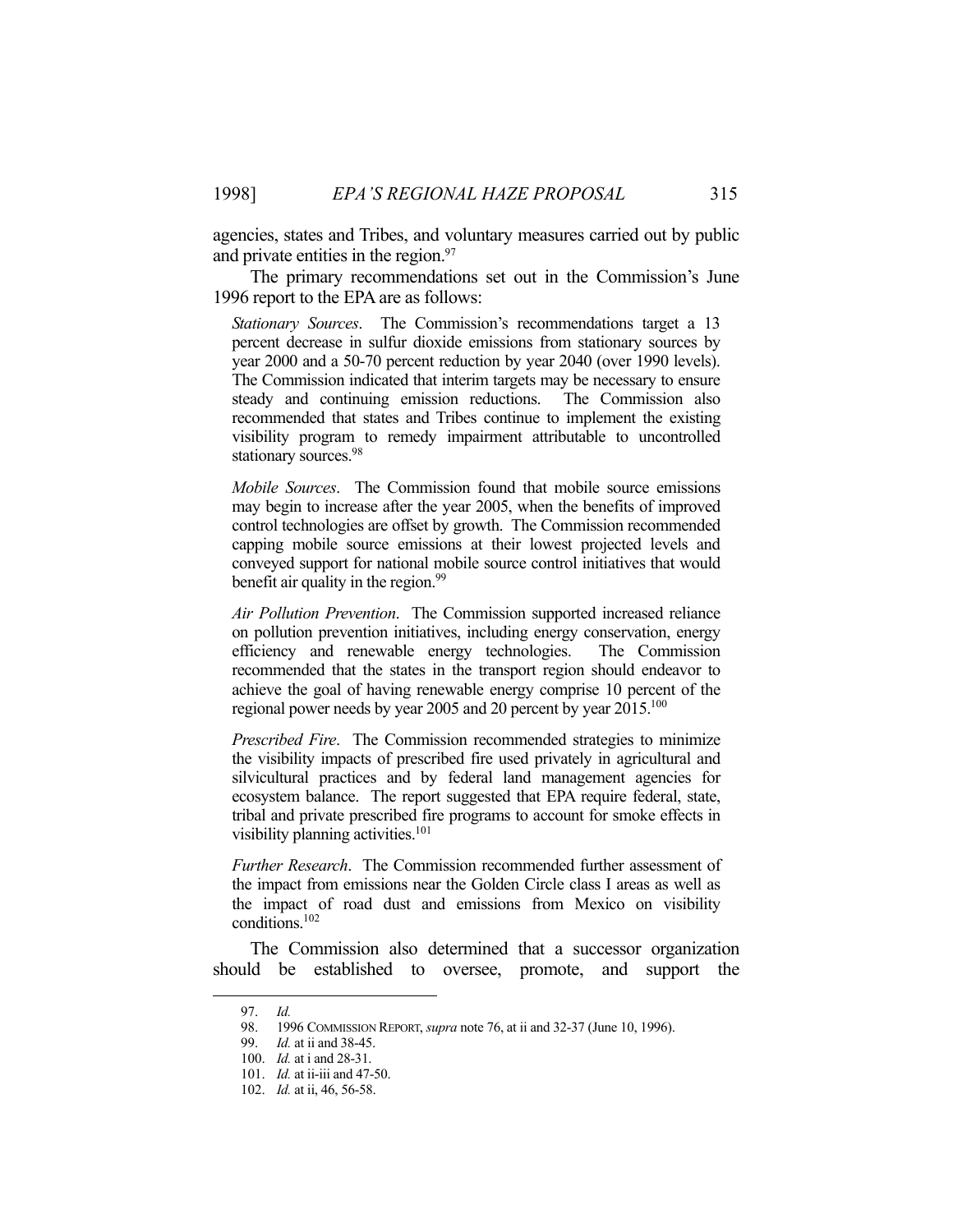implementation of its recommendations.<sup>103</sup> Recognizing that interstate coordination is critical to implement regional visibility protection strategies, many of the states and Tribes that participated in the Commission have formed a follow-up cooperative group called the Western Regional Air Partnership.<sup>104</sup> The EPA and other federal agencies are participating in that group at the request of organizing states and Tribes.105

## *E. The 1993 Report of the National Academy of Science's Committee on Haze in National Parks and Wilderness Areas*

 As examined in Part II.B above, technical obstacles precluded the EPA from issuing regional haze regulations in 1980. A number of years later, the National Academy of Science's Committee on Haze in National Parks and Wilderness Areas evaluated the status of visibility science. The Committee issued a report in 1993 that reached the following important conclusions and recommendations about the availability of modeling tools and other measures to support a regional haze rulemaking:

- Progress toward the national visibility goal will require regional programs that operate over large geographic areas and limit pollutants that cause regional haze.
- Generally, strategies should be adopted that consider many sources simultaneously on a regional basis.
- Models that can evaluate emission sources on a regional scale are available and could be used to design regional visibility programs.
- Visibility policy and control strategies might need to be different in the West and the East due to a substantial disparity in natural background conditions, and different sources of visibility-impairing pollution. Additionally, most of the protected national parks and wilderness areas are in the West and because of the better visibility conditions are especially vulnerable to small increases in pollution which can be perceptible.
- Efforts to improve visibility in class I areas also would benefit visibility outside these areas.

 <sup>103.</sup> *Id.* at iii, 74-77.

<sup>104.</sup> See generally Western Regional Air Partnership Information <http://www.westgov.org/wrap/> (visited May 27, 1998).

 <sup>105.</sup> *Id.*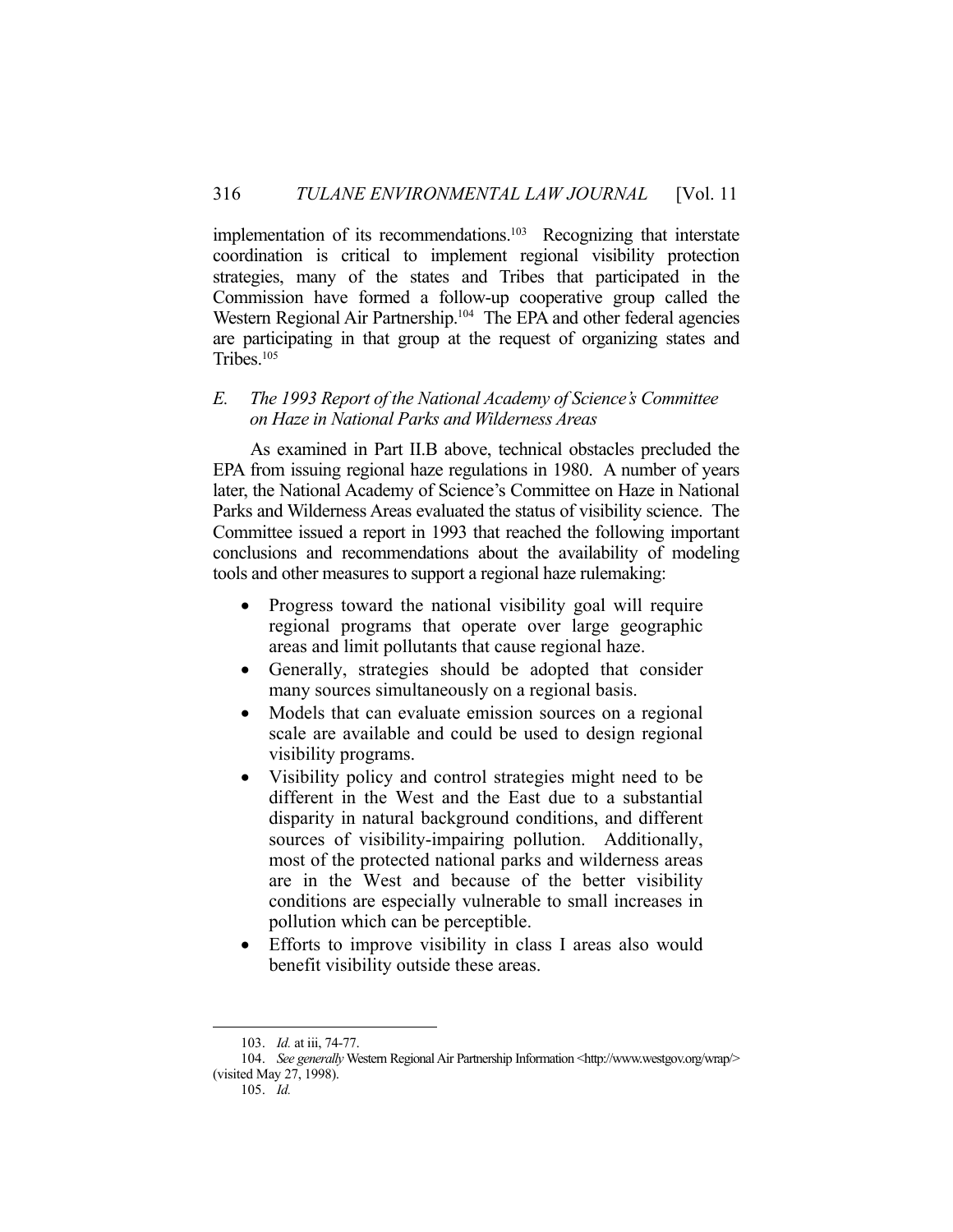- Reducing emissions to improve visibility could help alleviate other air-quality problems. Conversely, other types of air-quality improvements could help visibility. In determining control strategies, policymakers should examine these linkages.
- Achieving the national visibility goal will require a substantial, long-term program. Policymakers should consider developing a comprehensive national visibility improvement strategy as the basis for further regulatory action, and establish milestones against which progress toward the national visibility goal could be measured.
- Current scientific knowledge is adequate and control technologies are available for taking regulatory action to improve and protect visibility. However, continued national progress toward this goal will require a greater commitment toward atmospheric research, monitoring, and emissions control research and development.<sup>106</sup>

 These central findings helped shape the EPA's ensuing visibility policy. The determination that the technical obstacles to a regional haze program had been surmounted and the examination of the tools available laid the technical foundation for a regulatory program to combat regional haze. The findings also underscored the importance and sensibility of the EPA's initiatives to integrate regional haze, fine particle, and other air quality protection strategies because of potential linkages and co-benefits. Further, the assessment of fundamental differences between eastern and western visibility informed the EPA's decision to take a regional approach to visibility protection in addition to adopting nationwide fine particle standards to address visibility effects, examined in more detail below.

## *F. The New Air Quality Standards for Fine Particles and Visibility Protection Issues*

 As discussed in Part I, the fine particles that cause serious respiratory and cardiopulmonary health effects, also impair visual air quality by absorbing and scattering light. The CAA provides for the EPA to issue NAAQS that protect both the public health and welfare.<sup>107</sup> Primary standards are intended to protect the public health.<sup>108</sup> Secondary standards are intended to protect against effects on the public welfare.<sup>109</sup>

 <sup>106. 1993</sup> NATIONAL ACADEMY OF SCIENCES REPORT, *supra* note 5, at 6-11.

 <sup>107.</sup> CAA § 109(b), 42 U.S.C. § 7409(b) (1994).

 <sup>108.</sup> *Id*. § 109(b)(1), § 7409(b)(1).

 <sup>109.</sup> *Id*. § 109(b)(2), § 7409(b)(2).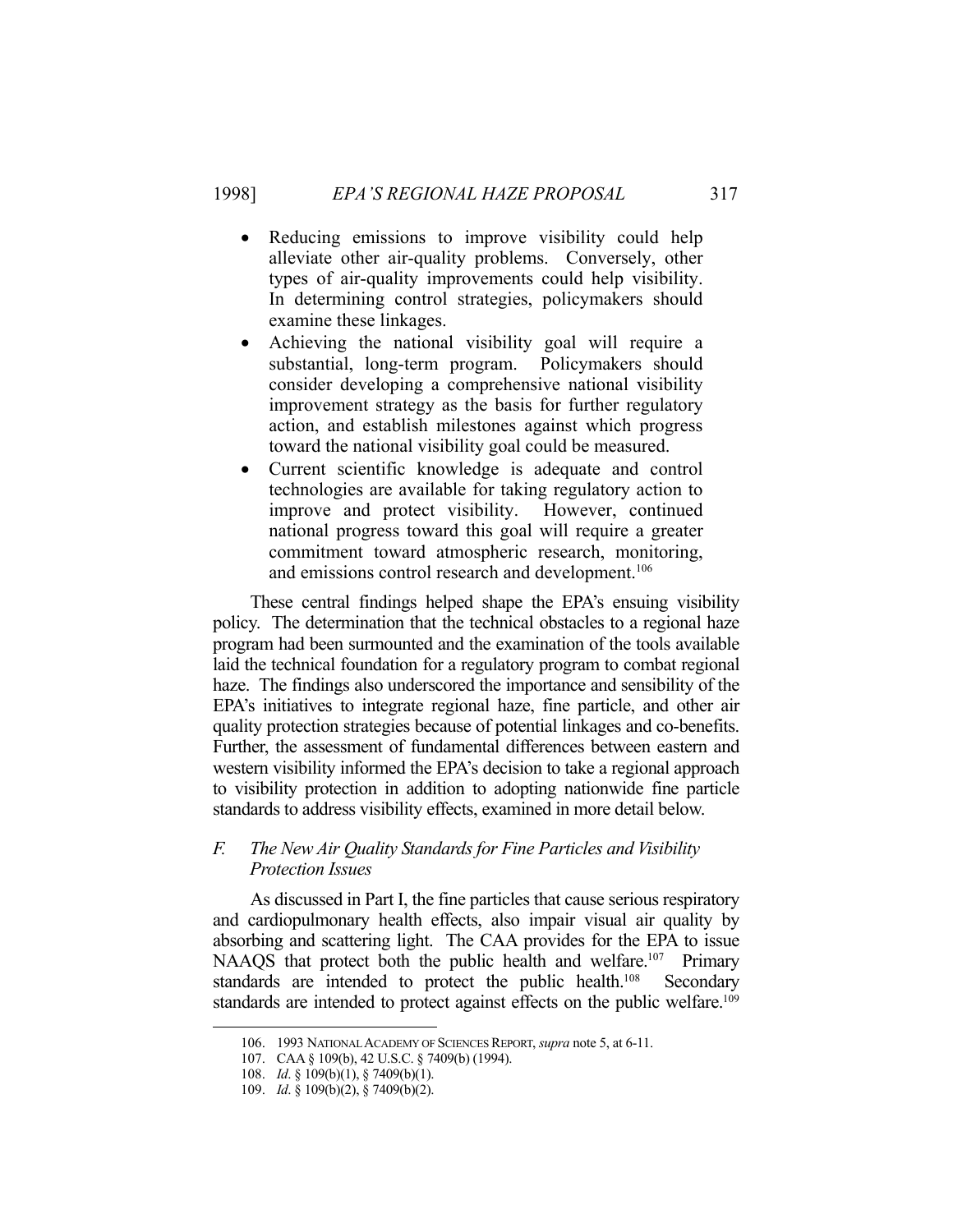Welfare effects are in turn defined broadly to encompass a panoply of ecological, agricultural, and socioeconomic values including visibility.<sup>110</sup> The EPA therefore considered the effects on visual air quality in reviewing and, ultimately, revising the secondary standards for particulate matter.<sup>111</sup>

 The EPA's resulting revisions to the particulate matter NAAQS were consistent with the NAS Committee's recommendation to consider crossprogrammatic benefits in designing air quality policies and to employ regional strategies that recognize the differences between eastern and western visibility. First, the EPA adopted secondary fine particle standards equal to the suite of primary standards.<sup>112</sup> The EPA determined that nationwide visibility improvement would result from this strengthening of the particulate matter NAAQS. Second, to address residual adverse visibility effects from fine particles, the EPA proposed to augment the national standards with a regional haze program.<sup>113</sup> The regional haze program allows for regionally-tailored strategies to attack visibility impairment. The dual strategy outlined a regulatory program to improve visibility nationwide, and in specially-protected national parks and wilderness areas.

#### III. EPA'S REGIONAL HAZE PROPOSAL

 As explained, like the NAAQS, the EPA's visibility protection program is implemented through the SIP system and, therefore, states have primary responsibility for carrying out the program.<sup>114</sup> The EPA's regional haze proposal does not directly regulate sources of visibility impairment but contains the framework for state air quality planning requirements to improve and protect visibility in national parks and wilderness areas.<sup>115</sup>

 <sup>110.</sup> CAA § 302(h), 42 U.S.C. § 7602(h).

 <sup>111.</sup> Previously, in conjunction with prior revisions to the particulate matter NAAQS, the EPA issued an Advance Notice of Proposed Rulemaking soliciting public comment on the possibility of setting a more stringent fine particle secondary standard to protect visibility. Air Programs; Review of the National Secondary Ambient Air Quality Standards for Particulate Matter, 52 Fed. Reg. 24,670, 24,670 (1987) (proposed July 1, 1987).

 <sup>112.</sup> Regional Haze Regulations, 62 Fed. Reg. 41,138 (1997) (to be codified at 40 C.F.R. pt. 51).

 <sup>113.</sup> National Ambient Air Quality Standards for Particulate Matter, 62 Fed. Reg. 38,652, 38,679 (1997) (to be codified at 40 C.F.R. pt. 50).

 <sup>114.</sup> *See supra* notes 43-44 and accompanying text.

 <sup>115.</sup> The EPA has also issued a rule that would allow federally-recognized Indian Tribes to implement visibility protection programs in the same manner as states. *See* Indian Tribes: Air Quality Planning and Management, 59 Fed. Reg. 43,956, 43,966, 43,980 (1994) (proposed Aug. 25, 1994); 63 Fed. Reg. 7254 (1998) (final rule).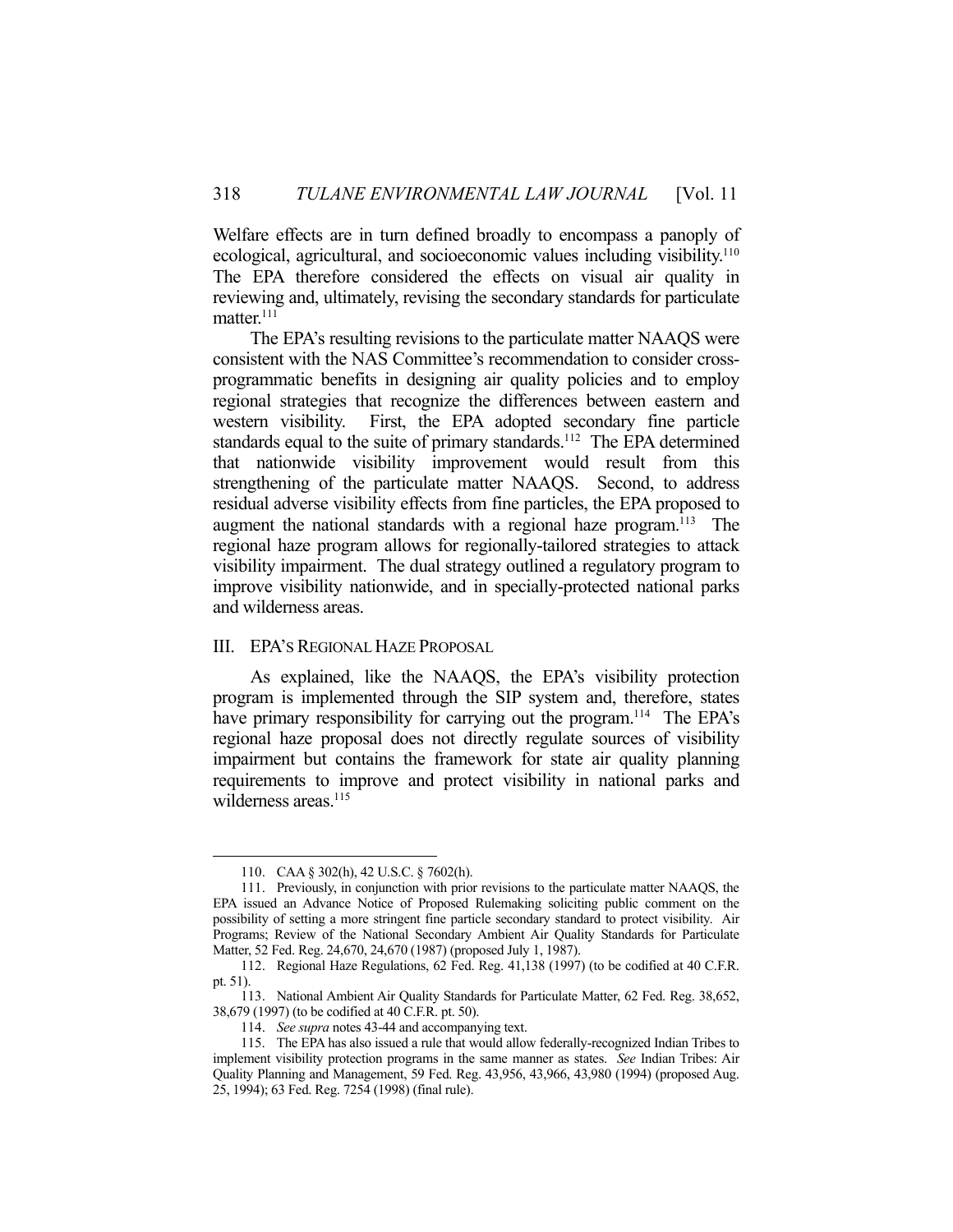There are several key features of the proposed state plan requirements under the EPA's regional haze proposal. The EPA proposed to require all states to implement regional haze plans,<sup>116</sup> not only the thirty-six states containing class I areas. This is because every state either has a class I area or is projected to contribute to regional visibility impairment in a class I area.<sup>117</sup>

 A central aspect of the proposed rule is a proposed visibility protection target for class I areas nationwide.<sup>118</sup> The proposed target establishes a measure of visibility improvement and preservation, and is thereby intended to assure progress toward the national visibility goal.<sup>119</sup> At the same time, the proposed target is presumptive and may be rebutted by affected states.120 The EPA proposed to give states discretion to suggest alternative targets for class I areas based on consideration of the statutory factors for determining reasonable progress.<sup>121</sup>

 The EPA also proposed to give states flexibility in designing emission control strategies for achieving the target.<sup>122</sup> Further, the EPA proposed a regulatory framework that fosters integrated implementation of regional haze measures with controls for achieving the fine particle NAAQS.<sup>123</sup> The EPA also explained that states would receive credit for any visibility improvements in class I areas resulting from emission reductions to meet the fine particle NAAQS and other air pollution control programs.124

 These and other important aspects of the regional haze proposal are examined in the discussion below. While the discussion highlights certain aspects of the EPA's proposal, the reader should refer to the Federal Register notice for a complete discussion of the EPA's proposed policies in the EPA's own words.125

 <sup>116.</sup> Regional Haze Regulations, 62 Fed. Reg. at 41,144-45, 41,157 (proposed 40 C.F.R. § 51.300(b)(3) noting exceptions for Guam, Puerto Rico and the Northern Marianas Islands).

 <sup>117.</sup> *Id.* at 41,144-45.

 <sup>118.</sup> *Id*. at 41,144-48, 41,157.

 <sup>119.</sup> *Id*. at 41,145-48.

 <sup>120.</sup> *Id*. at 41,145-48.

 <sup>121.</sup> *Id*. at 41,149.

 <sup>122.</sup> *Id*. at 41,145-49.

 <sup>123.</sup> *Id*. at 41,151.

 <sup>124.</sup> *Id.* at 41,153.

 <sup>125.</sup> *See generally id.* at 41,138. For an analysis of the EPA's regional haze proposal, see CONGRESSIONAL RESEARCH SERVICE REPORT FOR CONGRESS, REGIONAL HAZE: EPA'S PROPOSAL TO IMPROVE VISIBILITY IN NATIONAL PARKS AND WILDERNESS AREAS (Library of Congress 97- 1010 ENR, Nov. 17, 1997) [hereinafter CRS REPORT ON EPA'S REGIONAL HAZE PROPOSAL].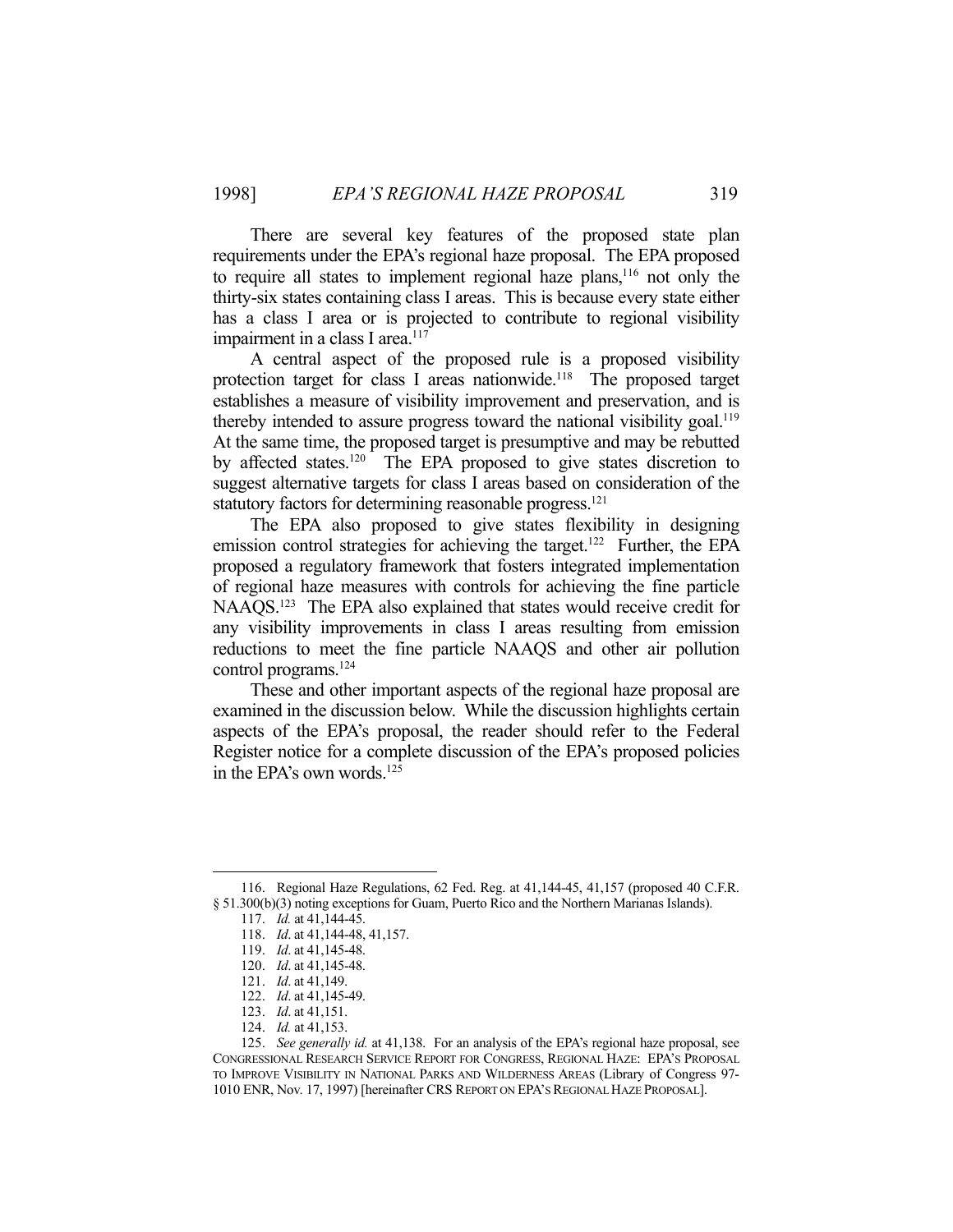#### *A. "Reasonable Progress" Targets: Pursuing the National Visibility Protection Goal*

 The cornerstone of the EPA's proposal is the establishment of a visibility target for each class I area nationwide, designed to remedy the worst visibility conditions and protect the best.<sup>126</sup> The EPA's proposed target presumptively calls for states to perceptibly improve visibility conditions on the most impaired days over a ten to fifteen year period, and would at a minimum require states to prevent degradation of the least impaired days.<sup>127</sup> The EPA proposed to define the most and least impaired days as the average twenty percent worst and best days over the course of a year.128 The focus on both the haziest and clearest days was designed to help ensure that emissions strategies improve and protect overall visibility conditions rather than simply shifting visibility effects from one day to another.

 The EPA's proposed dual objectives of improving existing visibility impairment and preventing further degradation were directly drawn from the national visibility goal which calls for the remedying of existing impairment and the prevention of future impairment.<sup>129</sup> The EPA's approach also was guided by the recommendations of the Grand Canyon Visibility Transport Commission. For example, the Commission defined reasonable progress based on the twin aims of improving impaired days and protecting clean days.<sup>130</sup> The Commission's technical assessment also bifurcated visibility conditions into the most and least impaired days, and defined them as the annual average twenty percent worst and best  $d$ avs. $^{131}$ 

 The EPA considered several factors in arriving at the presumed level of protection reflected in the proposed reasonable progress target.132 The ten- to fifteen-year planning period was derived from the statute, which expressly calls for state visibility programs to contain a long-term strategy, defined as ten to fifteen years, for making reasonable progress toward the national visibility goal.<sup>133</sup> Further, visibility trends can be

 <sup>126.</sup> *See generally* Regional Haze Regulations, 62 Fed. Reg. at 41,145-48, 41,157.

 <sup>127.</sup> The EPA proposed a one deciview improvement in the most impaired days over ten or fifteen years. A one deciview change in visibility conditions in any class I area should generally be perceptible. *See id.* at 41,148. The deciview measure is discussed in more detail below. The EPA requested public comment on whether the presumptive rate of progress should be measured over every 10 years or every 15 years. *Id.* at 41,146-47.

 <sup>128.</sup> *Id.* at 41,146-47.

 <sup>129.</sup> *See* CAA § 169A(a)(1), 42 U.S.C. § 7491(a)(1).

 <sup>130.</sup> Regional Haze Regulations, 62 Fed. Reg. at 41,146.

 <sup>131.</sup> *Id.*

 <sup>132.</sup> *See generally id.*

 <sup>133.</sup> CAA § 169A(b)(2)(B), 42 U.S.C. § 7491(b)(2)(B).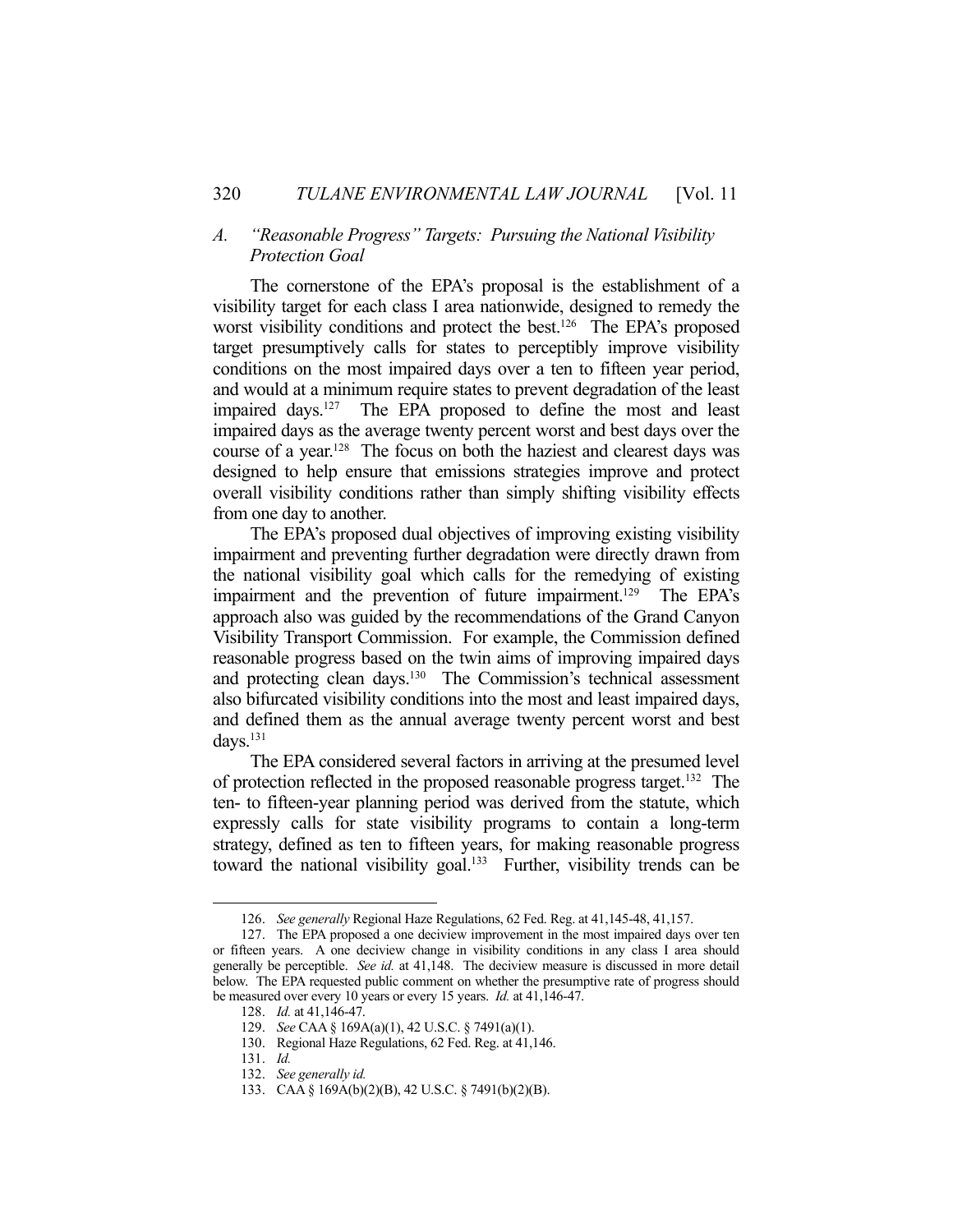accurately discerned over a ten- to fifteen-year period, notwithstanding variations in meteorology and natural emissions of fine particles.<sup>134</sup> The EPA proposed a generally perceptible (one deciview) visibility improvement over the ten- to fifteen-year planning program because a core purpose of the program is to remedy existing impairment.<sup>135</sup> It seems eminently sensible to presume that remedial improvement be visually appreciable.<sup>136</sup> The second half of the national visibility goal is preventive.137 The EPA's proposal to protect the best visibility days is consistent with this aim.138

 The EPA also built state flexibility into the proposed target. The EPA proposed to allow states to establish an alternative to the presumptive rate of visibility improvement,<sup>139</sup> recognizing that the air quality planning considerations associated with protecting visibility in class I areas could reasonably vary. The statute lists several factors to be considered in determining whether air quality control efforts are realizing reasonable progress toward the national visibility goal in a class I area. The factors considered include the costs of compliance.<sup>140</sup> Thus, a material difference between the regional haze proposal and the NAAQS is that under the visibility program the statute provides for costs to be considered in fashioning the overarching planning objectives.

 The proposal contains a number of elements to implement the alternative reasonable progress target. The proposal provides that a state may demonstrate, based on consideration of the statutory factors, that an alternative rate of visibility improvement represents reasonable progress for a class I area. It provides for the state to consult with the appropriate federal land manager, affected states, and the EPA to seek input in developing the alternative target. Those states that contribute to visibility

 <sup>134.</sup> Regional Haze Regulations, 62 Fed. Reg. at 41,146.

 <sup>135.</sup> CAA § 169A(a)(1), 42 U.S.C. § 7491(a)(1) ("Congress hereby declares as a national goal…the remedying of any existing impairment of visibility. . . .").

 <sup>136.</sup> *See* Regional Haze Regulations, 62 Fed. Reg. at 41,146.

 <sup>137.</sup> CAA § 169A(a)(1), 42 U.S.C. § 7491(a)(1).

 <sup>138.</sup> The EPA's proposed reasonable progress target is consistent with the legislative history. The visibility provisions adopted in 1990 called for the EPA to expound on the meaning of "reasonable progress." CAA § 169B(e)(1), 42 U.S.C. § 7492(e)(1). The sponsor of the 1990 additions, explained that "[a]t a minimum, progress and improvement must require that visibility be perceptibly improved compared to periods of impairment, and that it not be degraded or impaired during conditions that historically contribute to relatively unimpaired visibility." *See*  136 CONG.REC. S2878 (daily ed. Mar. 21, 1990) (statement of Sen. Adams).

 <sup>139.</sup> Regional Haze Regulations, 62 Fed. Reg. at 41,146, 41,154, 41,159 (proposed 40 C.F.R.  $\S 51.306(d)(5)$ ).

 <sup>140.</sup> The relevant statutory factors in determining reasonable progress are "the costs of compliance, the time necessary for compliance, and the energy and nonair quality environmental impacts of compliance, and the remaining useful life of any existing source subject to such requirements." CAA § 169A(g)(1), 42 U.S.C. § 7491(g)(1).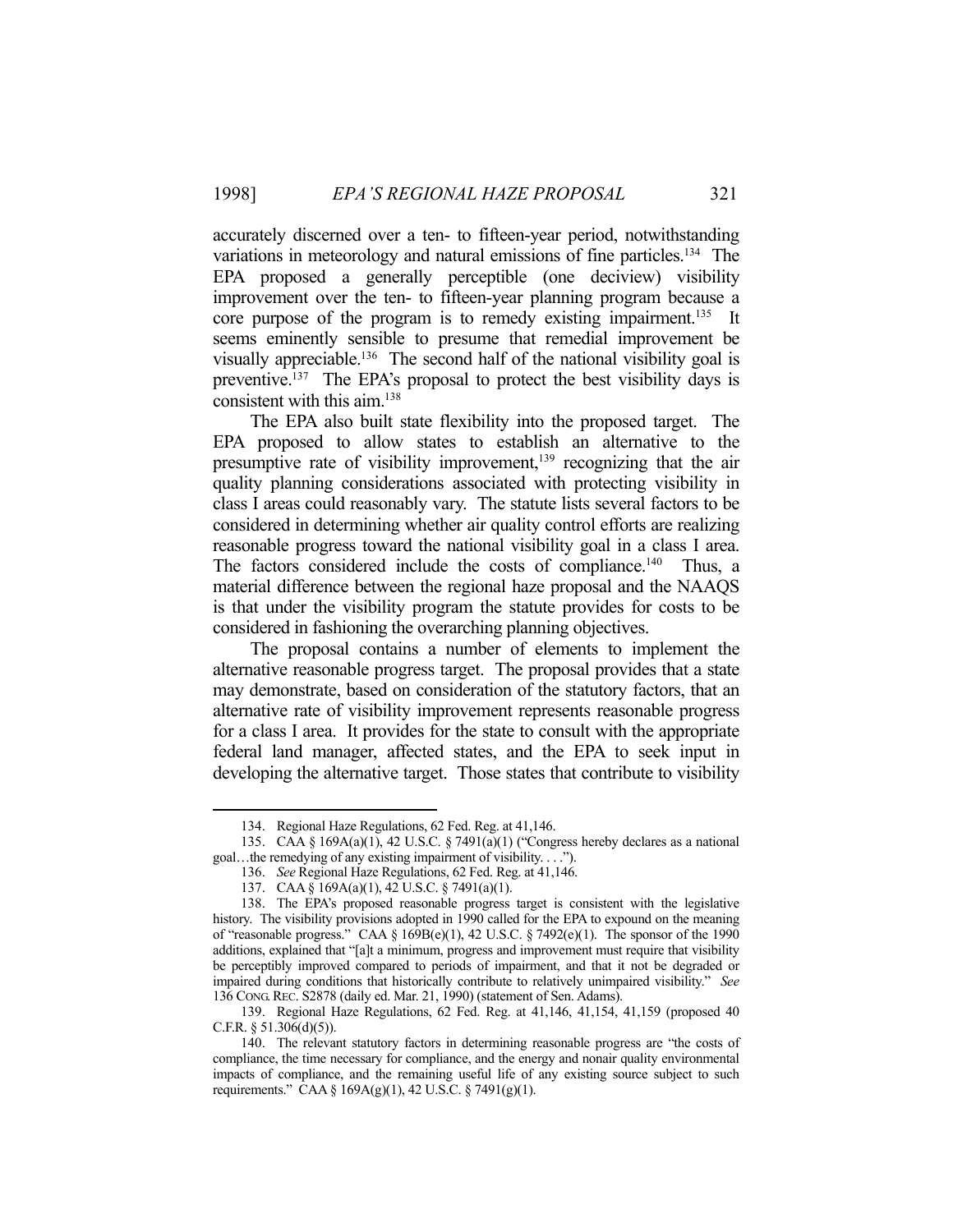impairment at a class I area in a downwind state will have air quality planning responsibilities that are affected by an alternative target. These states therefore have a stake in the level of progress reflected in an alternative target. The proposal also specifies that the alternative rate of improvement and corresponding demonstration be submitted for the EPA's review as part of the state's visibility plan. Finally, the EPA's proposes a target floor and would require that at a minimum a state's alternative target ensure maintenance of current visibility conditions.

 The EPA's proposed presumptive and alternative reasonable progress targets endeavor to balance visibility protection and state flexibility. The presumptive target was designed to assure nationwide progress toward the national visibility goal. It is well-documented that the scenic vistas in the nation's most treasured national parks and wilderness areas are impaired by air pollution.<sup>141</sup> The EPA's target would realize actual improvement in the most polluted days and protect the most clear visibility conditions. At the same time, the EPA proposed to give states the flexibility to show that a different target is reasonable based on costs and other relevant factors. In short, the EPA sought to balance the importance of promoting national progress in protecting visibility in these special federal lands with state flexibility and discretion.

 To evaluate whether the presumptive or alternative reasonable progress targets would be achieved, the EPA proposed to measure visibility conditions based on the "deciview" metric.<sup>142</sup> Deciview is an index for atmospheric light extinction that expresses uniform changes in haziness as a common metric across the entire range of conditions from pristine to highly impaired.<sup>143</sup> Generally, a one deciview change in visibility conditions is perceptible by the average person. $144$  Zero deciview would represent pristine conditions. In the West visibility impairment on the worst days is estimated to average between 13 to 25 deciviews and in the East between 27 to 34 deciviews.<sup>145</sup> At the Grand

 <sup>141.</sup> *See supra* note 106 and accompanying text.

 <sup>142.</sup> Deciview levels can be calculated employing a technique known as reconstructed light extinction. Regional Haze Regulations, 62 Fed. Reg. at 41,148. Visibility conditions can be determined if the components or species of fine particles are monitored and evaluated using assumptions about their various light extinction efficiencies which account for seasonal and regional variations in relative humidity. *See generally id.* at 41,145. Deciview levels can also be determined from optical measurements of light extinction, such as nephelometers and transmissometers.

 <sup>143.</sup> *See generally* Regional Haze Regulations, 62 Fed. Reg. at 41,145, 41,157.

 <sup>144.</sup> *See id*. at 41,147-48.

 <sup>145.</sup> *See Hearing Before the Subcommittee on Forests and Public Land Management of the Senate Comm. On Energy and Natural Resources*, 105th Cong. 6 (1997) (testimony of John S. Seitz, Director, EPA Office of Air Quality Planning and Standards); *see also* SISLER, *supra* note 9, at 5-4.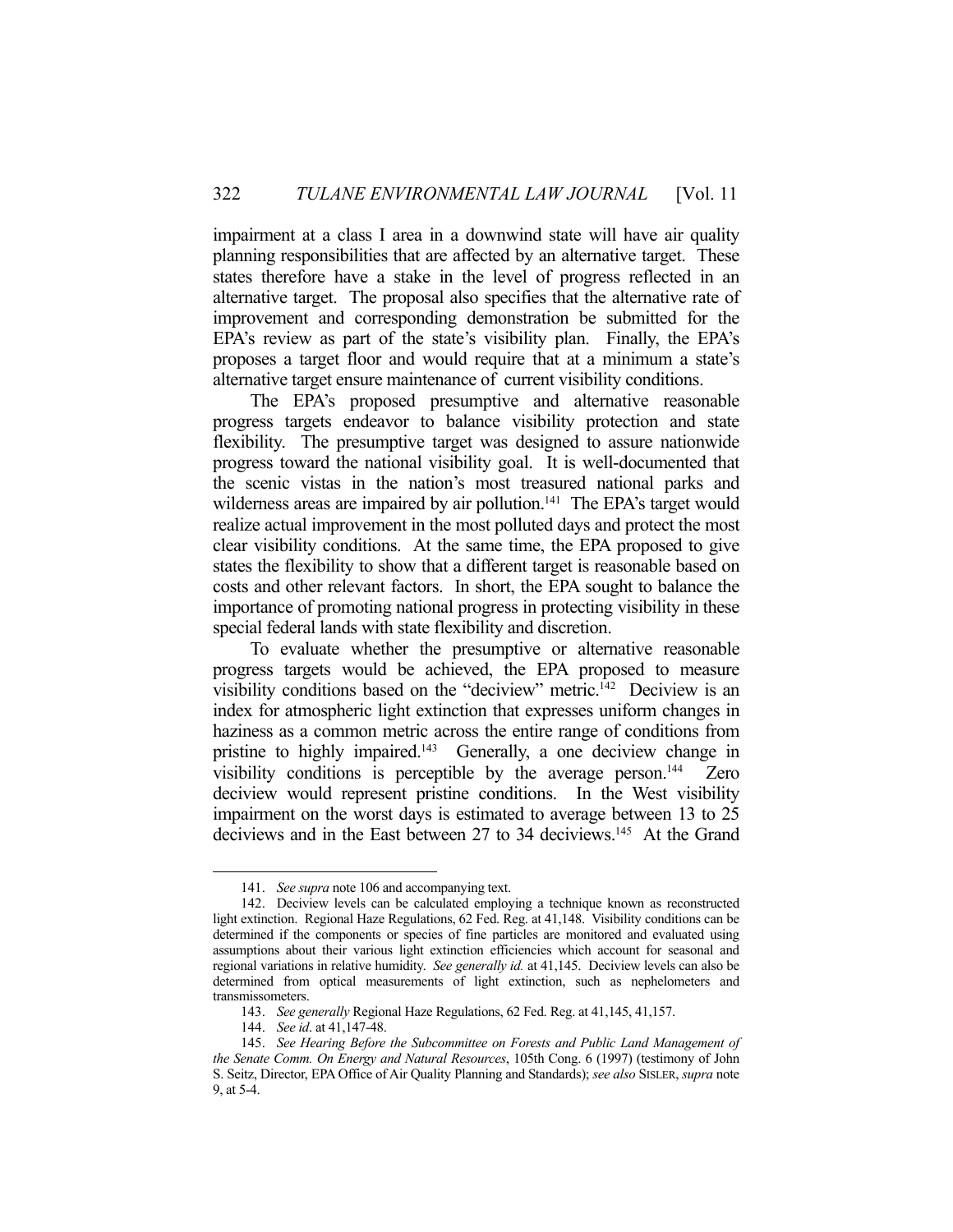Canyon National Park, the concentration of fine particles on the worst days is about five micrograms per cubic meter and the concentration would need to be decreased by about one-half a microgram to produce a one deciview improvement. At Shenandoah National Park, the concentration of fine particles on the worst visibility days is approximately twenty micrograms per cubic meter and fine particles would need to be reduced by about two micrograms to achieve a one deciview improvement.<sup>146</sup>

 The EPA proposed to rely on visibility conditions, rather than changes in emissions, as a measure of reasonable progress.147 The proposal sets forth several explanations for this choice. The fundamental objective of the program is visibility protection and the EPA's regulatory responsibility is to assure reasonable progress toward that end.<sup>148</sup> Further, since different components of fine particles have different effects on visibility conditions, relying on emissions reductions alone does not directly relate to visibility. Also, fine particle levels alone cannot predict visibility because the atmospheric processes that influence how the loadings of fine particles affect visibility vary geographically.<sup>149</sup> Thus, a planning system based on visibility allows states to account for the different effects fine particles and meteorology have on visual conditions.

 The EPA's proposal also addressed baseline conditions, which must be established to assess whether a proposed or alternative target is ultimately achieved. The EPA proposed that states rely on monitoring data that is representative of current visibility conditions in class I areas to determine baseline conditions.150 Since the visibility progress target to be achieved above the baseline conditions would span ten or fifteen years, the EPA also proposed that states periodically evaluate the status of their progress.151 This provides an opportunity for planning adjustments when states are off course. The EPA requested comment on whether the periodic planning corrections should occur every three or five years. This proposed requirement builds on the existing visibility program which currently calls for periodic review of state plans. The proposal sought

 <sup>146.</sup> *See* Testimony of John S. Seitz, *supra* note 145, at 6. These estimates were derived by calculating the amount of reduction needed in the current mix of fine particles monitored at each location. For information on monitored mass concentrations at these locations. *See* SISLER, *supra* note 9, at 3-2 to 3-15.

 <sup>147.</sup> *See id*.

 <sup>148.</sup> *See* Regional Haze Regulations, 62 Fed. Reg. at 41,145.

 <sup>149.</sup> *See id.* at 41,145.

 <sup>150.</sup> *See id.* at 41,147.

 <sup>151.</sup> *See id*. at 41,151.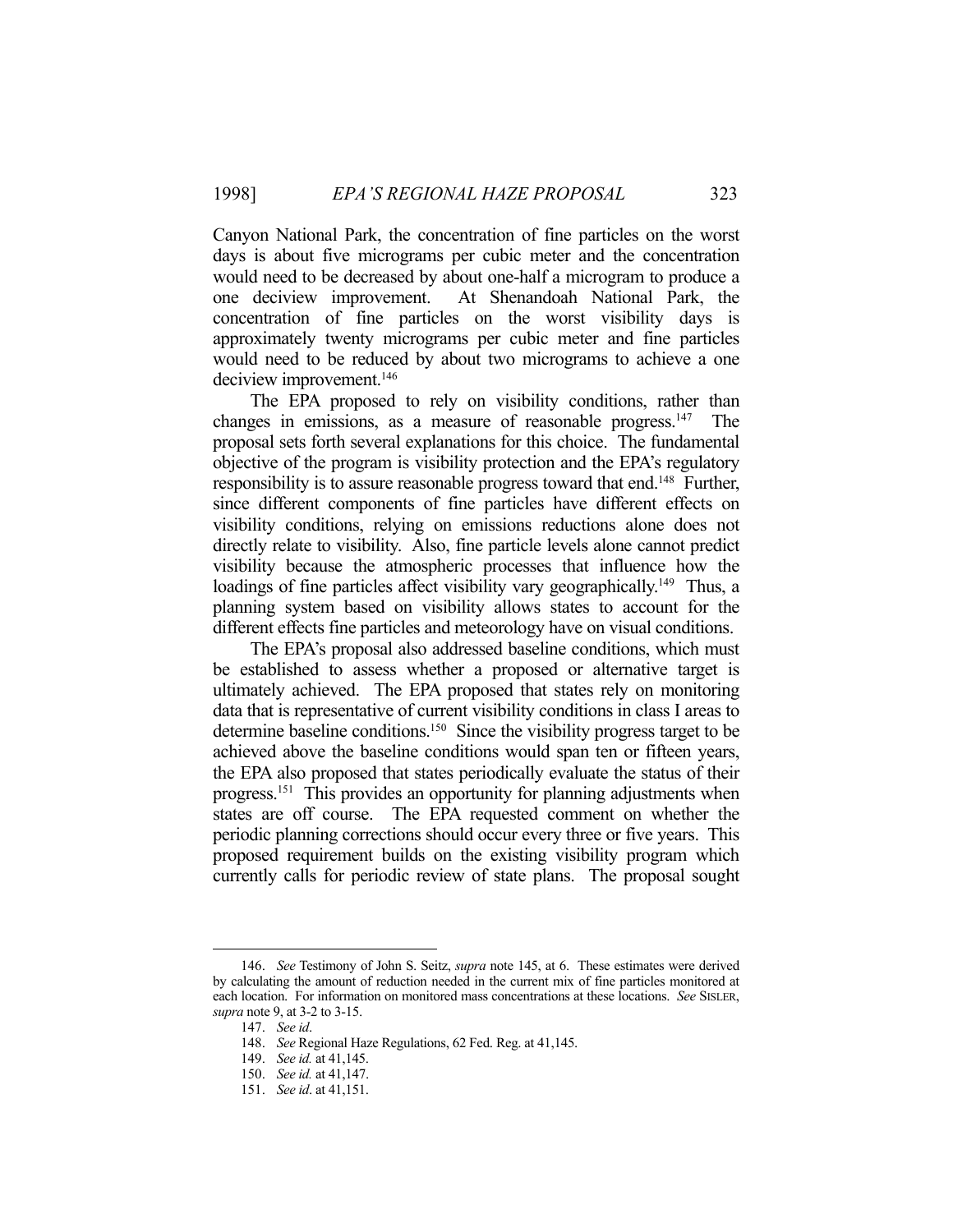public input on coordinating and streamlining the periodic plan reviews under both programs in a single planning process.<sup>152</sup>

 While the EPA proposed to establish visibility as a measure for reasonable progress, the EPA also proposed to rely on emissions tracking as a check on progress.153 The periodic planning reviews would evaluate relatively short intervals. These short timeframes, and confounding factors such as meteorological variability, make it difficult to reliably assess changes in visibility conditions. The EPA therefore proposed to allow states to consider emissions reductions as well as estimated changes in visibility conditions in the periodic planning evaluations.154

## *B. Regional Coordination and State Planning: The Challenge of Attacking Interstate Air Pollution Problems*

 As discussed earlier, regional haze is caused when emissions from many sources over a broad interstate region mix together to form a uniform, widespread haze.<sup>155</sup> Because emissions from several states may contribute to a regional haze problem in a class I area, air quality planning for regional haze presents unique challenges. For example, the states with emissions that contribute to the haze must be identified, and their relative contribution to the haze problem characterized. This process requires regional assessments of emission inventories and modeling analyses. However, the visibility program is implemented through individual state plans.156 Thus, the challenge is regionally coordinating individual state planning efforts so that net result of the separate plans is adequate visibility protection of the affected class I areas. Regional organizations such as the Western Regional Air Partnership, the successor to the Grand Canyon Commission, are forums for individual states and tribes to coordinate this type of regional planning.157

 The EPA's regional haze proposal created incentives for states to regionally coordinate their planning activities. The EPA proposed to require states that are part of an interstate regional haze problem to design their control strategies with other affected states through regional planning processes and to clearly identify what portion of the visibility problem is being addressed by the state's plan.<sup>158</sup> Thus, in evaluating a

 <sup>152.</sup> *See id*.

 <sup>153.</sup> *See id.* at 41,145, 41,147.

 <sup>154.</sup> *See id*. at 41,148.

 <sup>155. 1993</sup> NATIONAL ACADEMY OF SCIENCES REPORT,*supra* note 5, at 2.

 <sup>156.</sup> CAA §§ 110(a)(2)(J), 169A(b)(2), 169B(e)(2), 41 U.S.C. §§ 7410(a)(2)(J),

<sup>7941(</sup>b)(2), 7492(e)(2).

 <sup>157.</sup> *See* discussion *infra* Part II.D.2.

 <sup>158.</sup> Regional Haze Regulations, 62 Fed. Reg. at 41,159.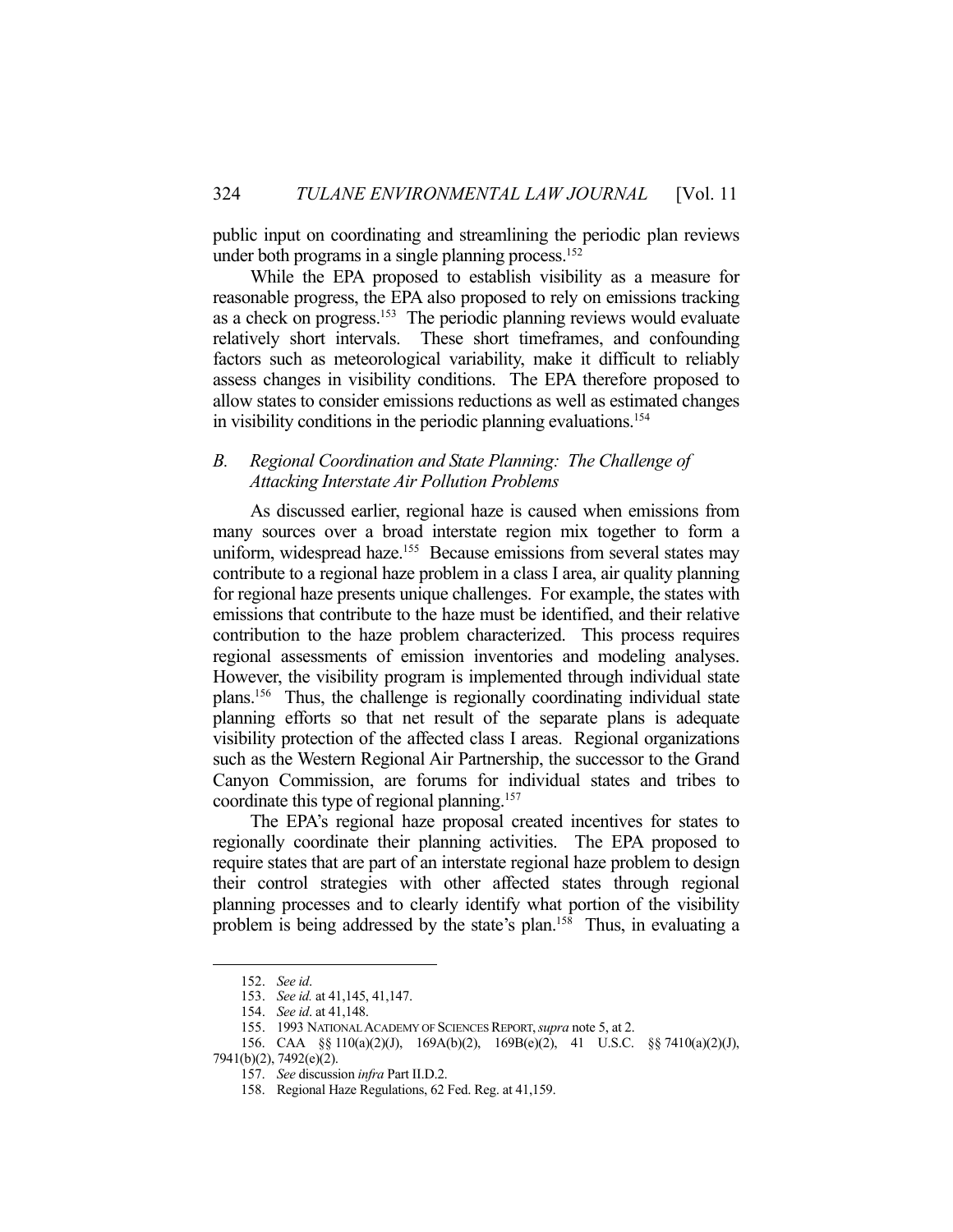state plan the EPA proposed to consider whether it is based on and consistent with an interstate strategy to achieve a presumptive or alternative target for a class I area, whichever applies in the circumstances. The EPA's proposal also recognized that each state is ultimately responsible for its own plan.159 Thus, the EPA's proposal clearly provides that it will consider any analysis the state produces about its contribution to regional air quality problems.

 The EPA's proposal contains little discussion of the federal role in reviewing state visibility plans. Under the CAA's SIP system, the EPA reviews state plans through a public rulemaking process.160 This federal review is intended to promote accountability in the state planning process, and is especially important where interstate air pollution effects are being addressed. In this context, a state's failure to submit an adequate plan has transboundary consequences. For example, an inadequate plan may adversely affect the visual air quality in a national park located elsewhere. Additionally, it creates economic inequity for the sources in the other contributing states that abate their contribution to regional impairment and bear their fair share of control costs. In short, federal review is important to address the unfairness that may result in interstate pollution situations where some states do their part to protect the scenic vistas in national parks and wilderness areas and others do not.

#### *C. Framework for Air Quality Planning*

 The EPA's proposal would establish the framework for state planning activities. It would provide for states to submit plans within one year of the final rule that contain specific elements and that establish a blueprint for future air quality management activities. The specific SIP elements that would be due within one year of the final rule include a regional haze monitoring plan, revisions necessary to address the general planning requirements under Section  $110(a)(2)$  of the CAA for purposes of regional haze, procedures for state coordination with the federal land managers in developing and implementing regional haze plans, and identification of the existing major stationary sources in the state potentially contributing to regional haze and meeting the age, type, and size criteria provided in the statute for BART review.<sup>161</sup>

 <sup>159.</sup> *Id*. at 41,153.

 <sup>160.</sup> *See* CAA § 110(k)(2), 42 U.S.C. § 7410(k)(2); *see also* Buckeye Power Co. v. EPA, 481 F.2d 162, 170-71 (6th Cir. 1973) (holding that the EPA's action approving or disapproving a SIP is subject to the informal notice-and-comment rulemaking procedures under the Administrative Procedure Act).

 <sup>161.</sup> *See* Regional Haze Regulations, 62 Fed. Reg. at 41,144 (see table of planning activities), 41,148-49 (citing CAA § 110(a)(2), 42 U.S.C. § 7410(a)(2)). The proposal would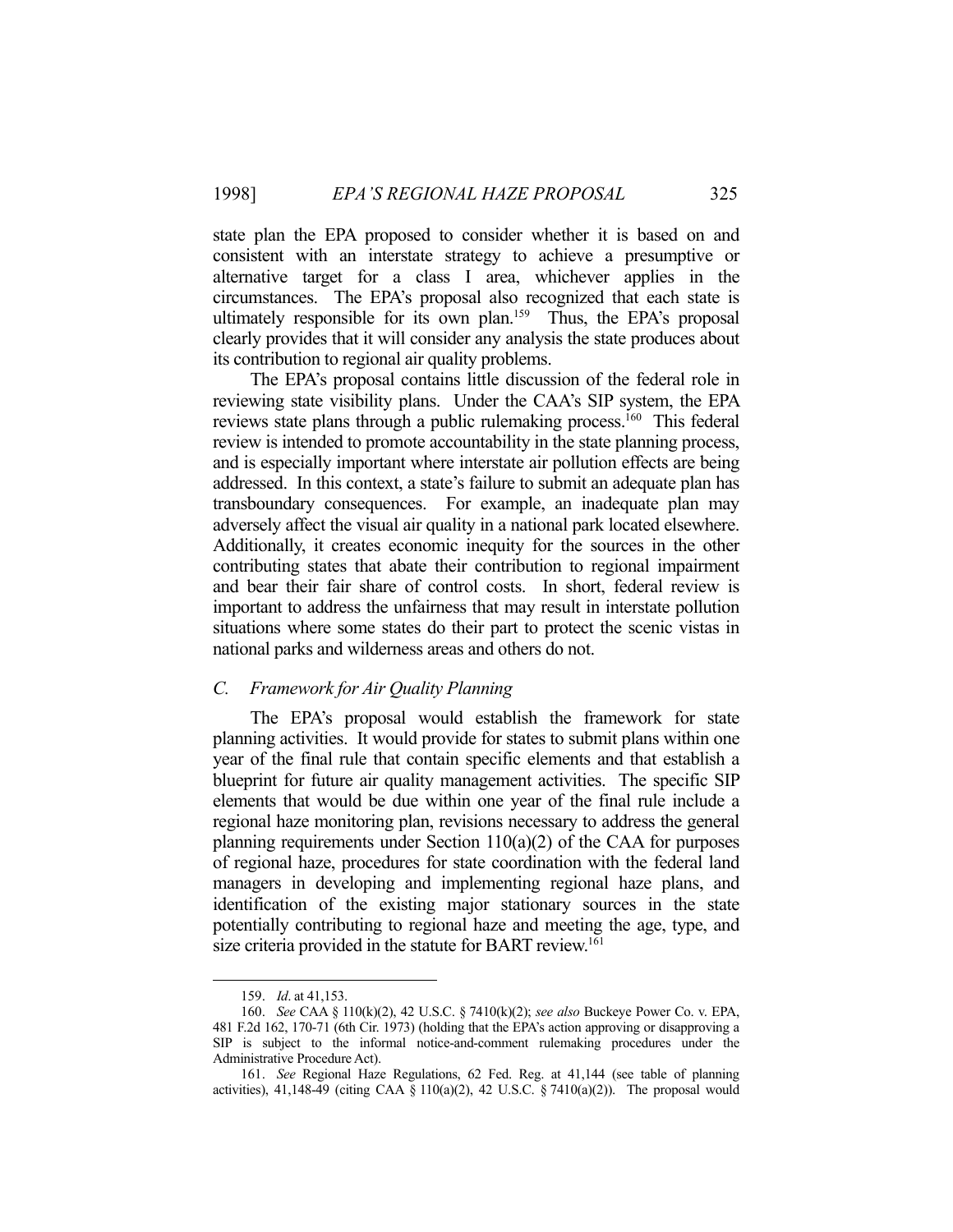Additionally, there are a number of air quality planning activities that would be carried out in the years after the rule is finalized.<sup>162</sup> The proposal provides that the plan submitted within a year of the final rule will include provisions for these future planning activities.<sup>163</sup> For example, the one-year plan submittal would provide for an evaluation of BART sources within three years of the final rule and would provide for the long-term strategy.164 The long-term strategy submittal in turn would include procedures to characterize baseline conditions for the most and least impaired days within five years of the final rule, provisions for submittal of an initial emissions control strategy within five years of the final rule (or later for states developing plans for areas that do not meet the fine particle NAAQS) to achieve either the presumptive or alternative target, whichever applies, and provisions for periodic planning revisions every three (or five) years thereafter to assure continued progress toward the target.165

 The proposal sets out the broad contours of state planning activities. States, the EPA, and federal land managers will fill in these outlines as specific issues and challenges are encountered during the implementation process. As needed, the EPA will issue supplemental policy to guide states over implementation obstacles. States will make key implementation decisions and will seek appropriate input from the federal land managers in charting an implementation course. In essence, much like the process under other SIP programs, the EPA's proposed rules are not intended to answer all of the implementation questions but to provide an adequate outline for state action while giving states flexibility in confronting unforeseeable and uniquely local implementation challenges.

#### *D. Building a Technical Foundation*

 Under the EPA's proposed rules, states would need to undertake several critical tasks to establish a technical foundation for regional haze planning. Those states that currently have approved visibility plans can

establish a one-year deadline for submittal of regional haze planning requirements, monitoring requirements, requirement for submittal of Section  $110(a)(2)$  plan elements, state and federal land manager coordination requirements, and requirement for submitting list of existing stationary facilities that may contribute to regional haze visibility impairment in a class I area. *Id*. at 41,157- 58.

 <sup>162.</sup> *See id*. at 41,150.

 <sup>163.</sup> *See id*.

 <sup>164.</sup> *See id.* at 41,144 (table of planning activities), 41,148-49.

 <sup>165.</sup> *See id.* at 41,152-54, 41,158-59 (proposed 40 C.F.R. § 51.306(d)(2), requirements for establishing baseline visibility conditions), (proposed 40 C.F.R. § 51.306(a)(2)(ii) control strategy requirements), (proposed 40 C.F.R. § 51.306(d)(6) deadline extension for states preparing plans for fine particle nonattainment areas, and requirements for periodic plan revisions).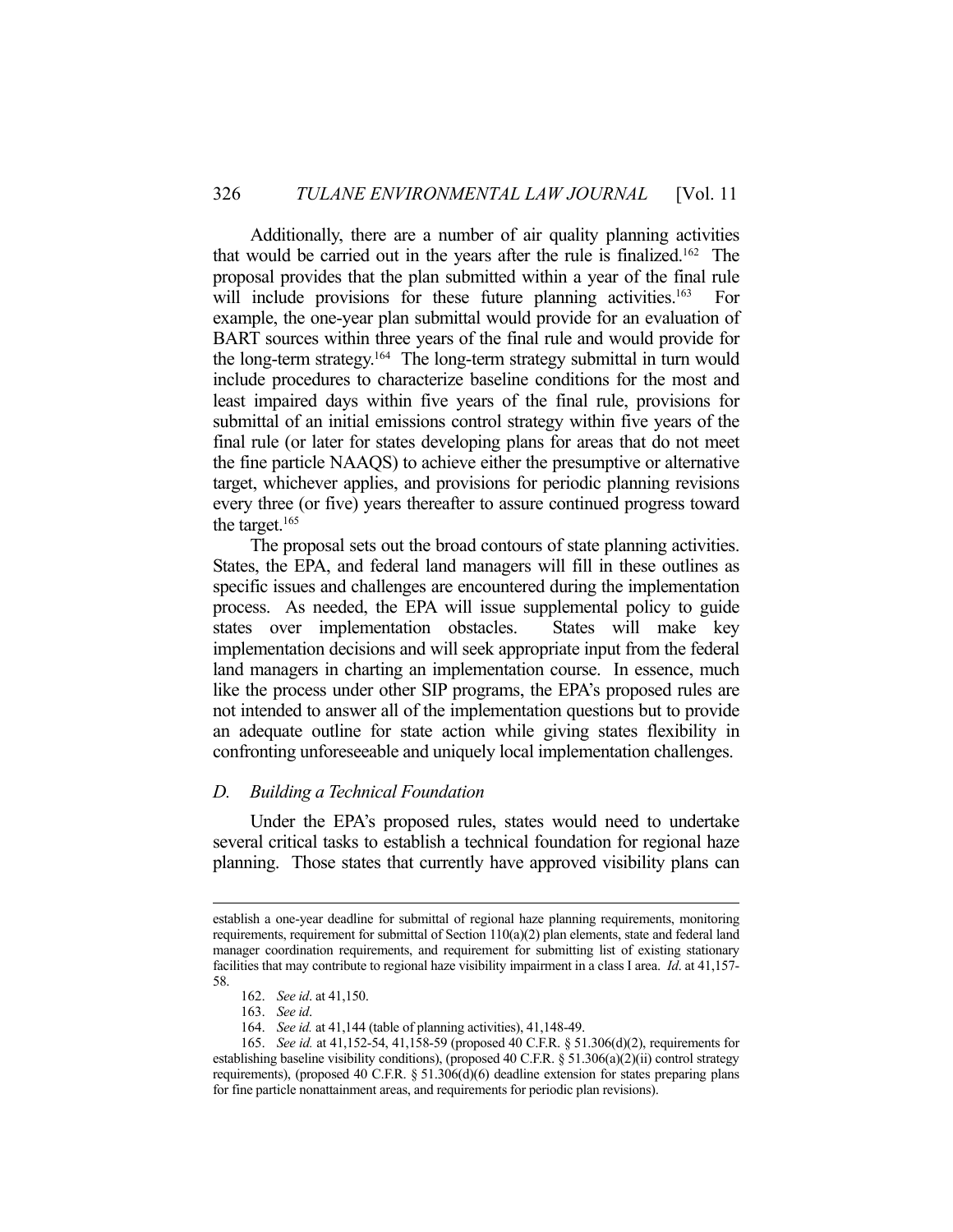build from their existing programs. Other states will have to work from more fundamental building blocks. In either case, a sound technical foundation is imperative and especially so for a program aimed at regional air quality effects from a variety of emissions sources.

 The EPA proposes for states to construct a technical foundation for regional haze control by enhancing emission inventories, establishing emissions tracking systems, shoring up visibility monitoring, and improving regional modeling capabilities.<sup>166</sup> States need sufficient data and analytical tools to characterize and predict the visibility effects from fine particles. This involves the technical challenge not only of characterizing the impact of primary particles that are directly emitted into the atmosphere, but of secondary particles that are originally emitted as gases and subsequently undergo atmospheric transformation to lightscattering fine particles.<sup>167</sup>

 The EPA's proposed monitoring requirements illustrate the unique technical and policy challenges associated with remedying an interstate air pollution problem through individual state plans.168 The EPA delineated monitoring responsibilities according to those states that contain class I areas and those that do not but nevertheless contribute to regional haze in a class I area elsewhere. States containing class I areas would be required to submit a monitoring strategy, including establishing any necessary new monitoring sites, to characterize the baseline best and worst visibility conditions and to assess whether progress is made in protecting and improving those conditions.<sup>169</sup> The proposal also calls for interstate coordination in the design of the monitoring strategy because the other states that contribute to transboundary regional haze conditions have an obvious stake in the representativeness of downwind monitoring sites. In contrast, those states that contribute to interstate regional haze conditions are not responsible for determining whether additional monitoring sites are needed but must establish procedures for using monitoring data to determine their transborder contribution to regional haze in a class I area elsewhere.<sup>170</sup>

 The EPA's proposal examines opportunities to efficiently implement the monitoring requirements and reduce any resource burdens. Since 1986, visibility monitoring under the existing program has been

 <sup>166.</sup> *Id*. at 41,150, 41,158. The EPA proposes that these programmatic enhancements be made as part of the state's update to its general planning requirements under Section 110. *See id.* (citing CAA § 110, 42 U.S.C. § 7410 (1994)).

 <sup>167.</sup> *Id.* at 41,150.

 <sup>168.</sup> *Id.* at 41,151-52, 41,158.

 <sup>169.</sup> *See id*. at 41,158 (proposed 40 C.F.R. § 51.305(b)(1)).

 <sup>170.</sup> *See id.* at 41,158 (proposed 40 C.F.R. § 51.305(b)(3)).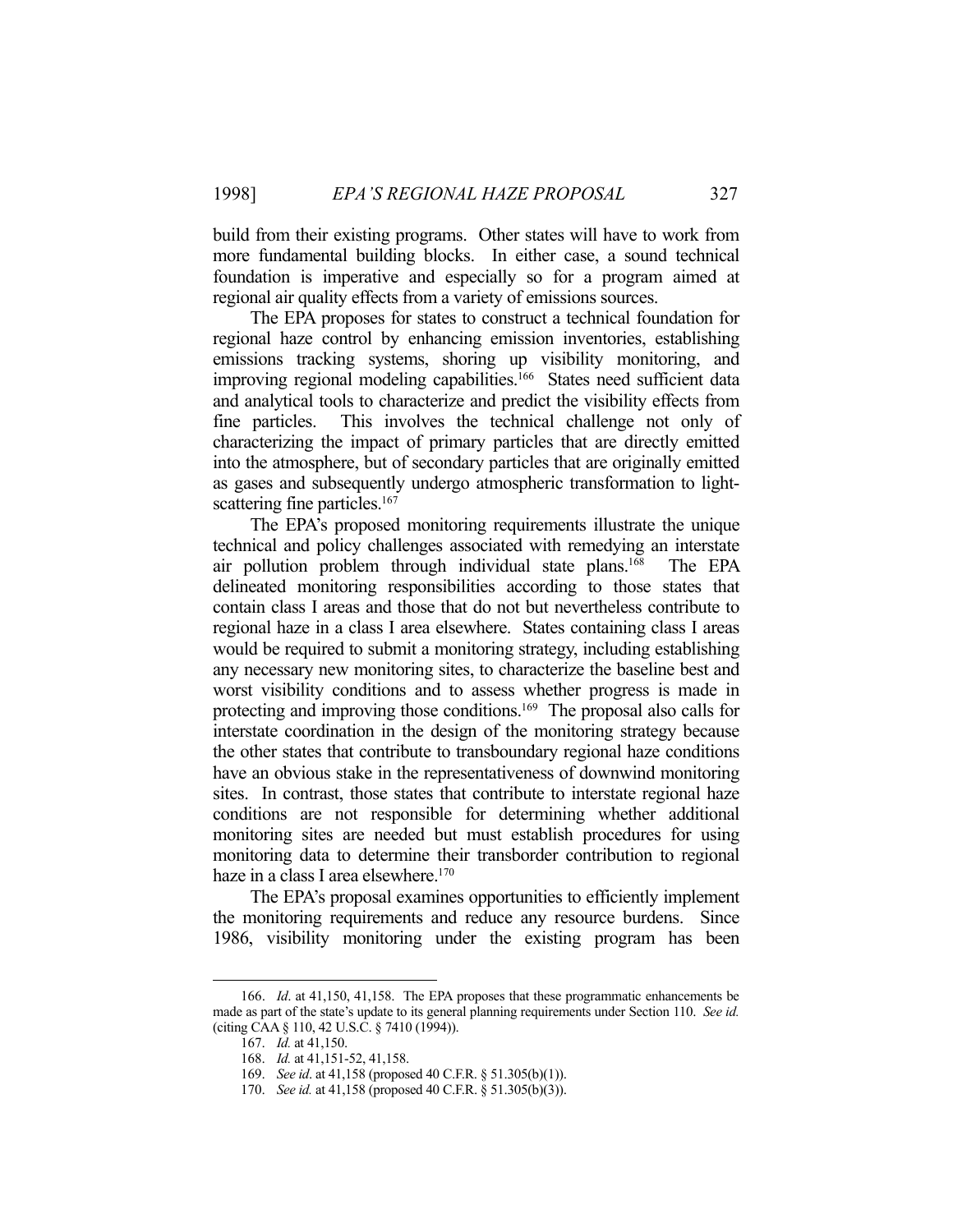administered by a cooperative, multi-agency venture involving the EPA, FLMs, and states.171 Under this program, 58 visibility monitoring sites are currently in place nationwide.172 The EPA encourages states to build upon this core monitoring network, and recommends that states confer with the EPA and federal land managers about the need for any adjustments to the existing monitoring sites. $173$  The EPA also promotes coordination in the design of the monitoring networks for the fine particle NAAQS program and visibility to look for co-programmatic benefits.<sup>174</sup>

## *E. Achieving the "Reasonable Progress" Target: Emissions Control Strategies and Coordination with the New Fine Particle Air Quality Standards*

 Regional haze is caused by a multitude of sources over a large area.175 To make reasonable progress in addressing regional haze, states will need to consider emissions from a variety of sources such as power plants, industrial sources, motor vehicles, and area sources. Further, as discussed in Part III.B, designing effective regional haze measures entails the unique challenges associated with coordinating state and regional controls.176

 The EPA's proposal contains a number of provisions designed to give states flexibility in developing control strategies to achieve the proposed reasonable progress target. The EPA proposes that states examine any measures necessary to achieve the reasonable progress target.<sup>177</sup> Further, the EPA makes clear that, consistent with the existing visibility program, states may continue to take credit for visibility benefits under other air quality management programs.<sup>178</sup> The EPA notes, for example, the possibility that some areas of the East may be able to meet initial reasonable progress targets due to the emission reductions realized under the CAA acid deposition control program.<sup>179</sup> State air quality planning to achieve the fine particle NAAQS is another program likely to produce collateral visibility benefits.

 The EPA's proposal contains several elements to facilitate implementation with the fine particle NAAQS. In addition to allowing

 <sup>171.</sup> *See id.* at 41,151.

 <sup>172.</sup> *See* SISLER, *supra* note 9, at 5-1.

 <sup>173.</sup> Regional Haze Regulations, 62 Fed. Reg. at 41,152.

 <sup>174.</sup> *See id*.

 <sup>175.</sup> *See* Visibility Protection for Federal Class I Areas, 45 Fed. Reg. 80,084, 80,085 (1980) (codified at 40 C.F.R. §§ 51.300-307).

 <sup>176.</sup> *See* Regional Haze Regulations, 62 Fed. Reg. at 41,153.

 <sup>177.</sup> *Id*. at 41,159.

 <sup>178.</sup> *Id*. at 41,153.

 <sup>179.</sup> *Id*.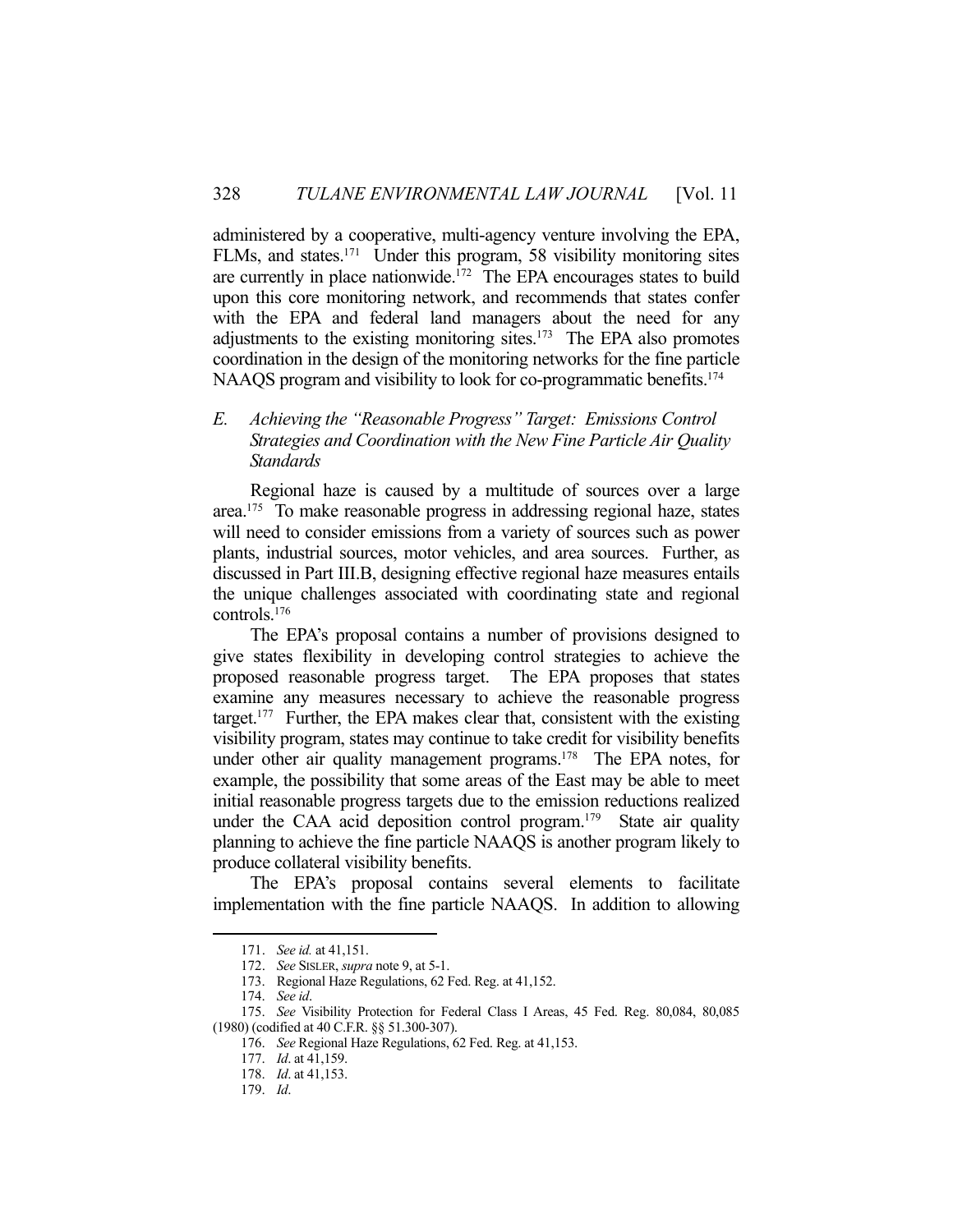credit for emissions reductions that benefit visibility, the EPA proposed to gear the timing of the proposed emissions control strategy requirements to smooth integration of the two programs. Indeed, the EPA has had a special initiative in place for some time to identify opportunities for efficiencies and co-benefits in administration of the NAAQS and regional haze programs.<sup>180</sup>

 The EPA's proposal examines a variety of options for meeting the BART requirement, which is described in Part II.A above.<sup>181</sup> The EPA also proposes several preliminary steps for assessing BART. The EPA would require the SIP due within one year of the final rule to contain a list of existing stationary facilities and a plan for subsequently evaluating potential emission reductions from sources that may contribute to regional haze and meet the BART source type, size, and age criteria.182 These procedures would not involve a binding BART determination but would be a planning tool. The preliminary information would be produced relatively early in the planning process to help inform regional strategy design and to identify opportunities for collateral benefits and integration with NAAQS planning.<sup>183</sup>

 The flexibility reflected in the EPA's proposed control strategy requirements in conjunction with the EPA's proposed alternative reasonable progress target would give states considerable flexibility in both shaping the overarching level of visibility protection and designing measures to achieve that end.184 The EPA's proposed planning framework would give states and corresponding regional planning organizations, faced with the unique challenge of abating regional haze, significant flexibility in tailoring programs to protect the scenic vistas in national parks and wilderness areas.

#### *F. The Existing Visibility Protection Program*

 The EPA's regional haze proposal builds on, without upsetting, the long-standing existing visibility program.<sup>185</sup> Thus, the federal regulatory requirements for reviewing the visibility impacts of new and modified stationary sources, and redressing visibility impacts relatable to one or a few existing sources will continue in force. Affected states in turn will

 <sup>180.</sup> *Id*. at 41,140-41.

 <sup>181.</sup> *Id.* at 41,149-50, 51,159 (proposed 40 C.F.R. § 51.306(d)(3)(iii)(A)).

 <sup>182.</sup> *Id.* at 41,158 (proposed 40 C.F.R. § 51.302(c)(5)).

 <sup>183.</sup> *Id.* at 41,149.

 <sup>184.</sup> Indeed, the Congressional Research Service found that the EPA's Regional Haze Proposal reflected an unusual degree of flexibility. *See* CRS REPORT ON EPA'S REGIONAL HAZE PROPOSAL, *supra* note 125, at 22.

 <sup>185.</sup> *Id.* at 41,152.